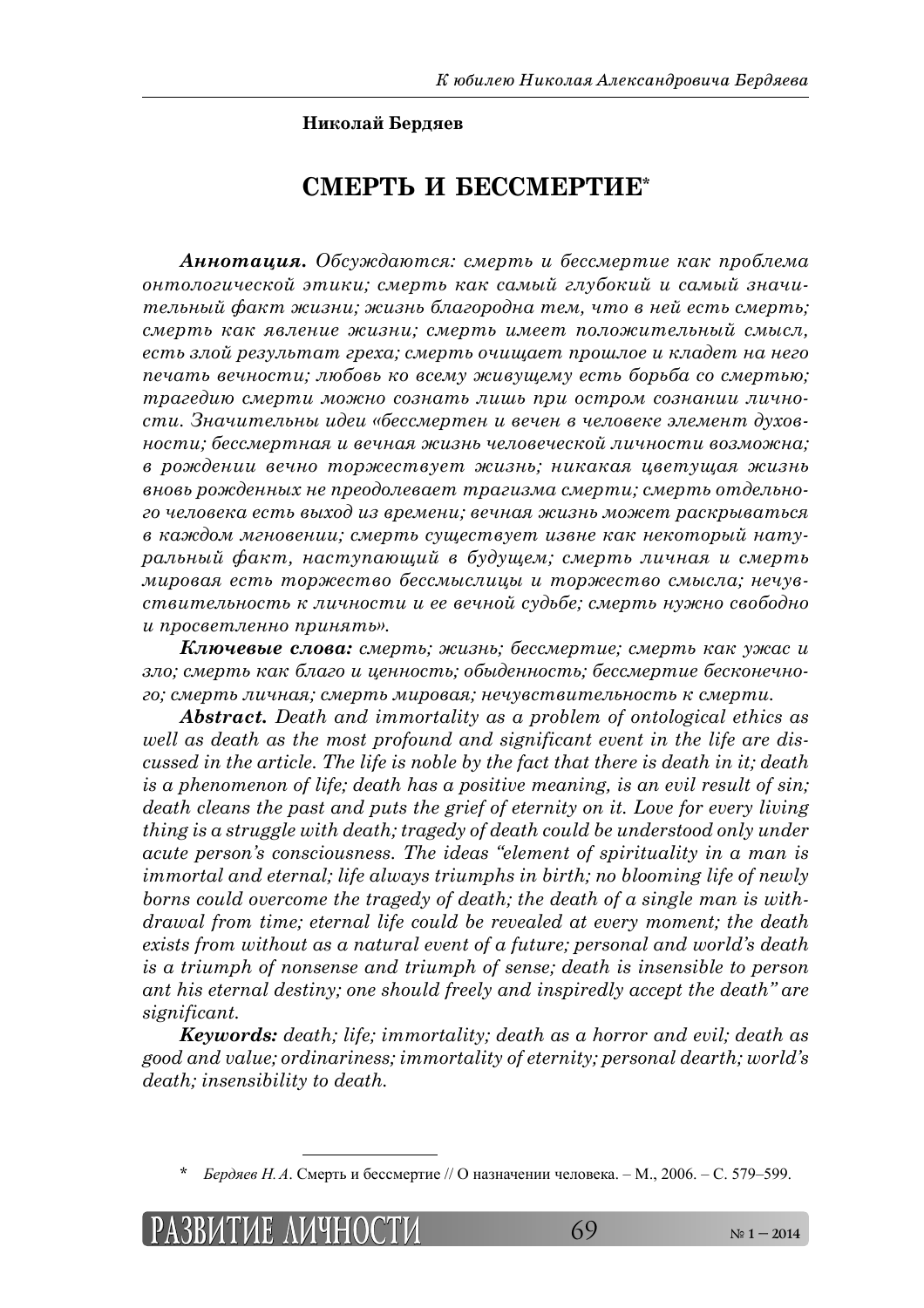Обычные философские этики не имеют завершительной эсхатологической части. И если они и трактуют о проблеме бессмертия, то без углубления проблемы самой смерти и преимущественно в связи с нравственной ответственностью человека, с наградами и наказаниями и в лучшем случае с потребностью завершения бесконечных стремлений человеческой личности. Идея бессмертия обосновывалась при помощи натуралистической метафизики, признания души субстанцией. Тут не было никакого прикосновения к глубочайшей проблеме смерти, основной для сознания религиозного, и особенно христианского. Идея бессмертия

Проблема смерти есть не только проблема метафизики, она также есть проблема более углубленной, онтологической этики. Это понимают такие мыслители, как Киркегардт и Гейдеггер. Проблема смерти приобретает центральное значение и у Фрейда. И центральной является именно проблема смерти, связанная неразрывно с проблемой времени. Проблема же бессмертия уже вторична, и она обычно неверно ставилась. Самое слово «бессмертие» не точно и означает отрицание таинственного факта смерти. Вопрос же о бессмертии души принадлежит совершенно устаревшей метафизике.

Смерть есть самый глубокий и самый значительный факт жизни, возвышающий самого последнего из смертных над обыденностью и пошлостью жизни. И только факт смерти ставит в глубине вопрос о смысле жизни. Жизнь в этом мире имеет смысл именно потому, что есть смерть, и если бы в нашем мире не было смерти, то жизнь лишена была бы смысла. Смысл связан с концом. И если бы не было конца, то есть если бы в нашем мире была дурная бесконечность жизни, то смысла в жизни не было бы. Смысл лежит за пределами этого замкнутого мира, и обретение смысла предполагает конец в этом мире. И замечательно, что люди, справедливо испытывающие ужас перед смертью и справедливо усматривающие в ней предельное зло, окончательное обретение смысла все же принуждены связывать со смертью.

Смерть – предельный ужас и предельное зло – оказывается единственным выходом из дурного времени в вечность, и жизнь бессмертная и вечная оказывается достижимой лишь через смерть. Последнее упование человека связано со смертью, столь обнаруживающей власть зла в мире. Это есть величайший парадокс смерти. По христианской вере смерть есть результат греха и последний враг, который должен быть побежден, предельное зло.

Проблема смерти есть проблема онтологической этики

Смерть есть самый глубокий и самый значительный факт жизни

Смерть как ужас и зло

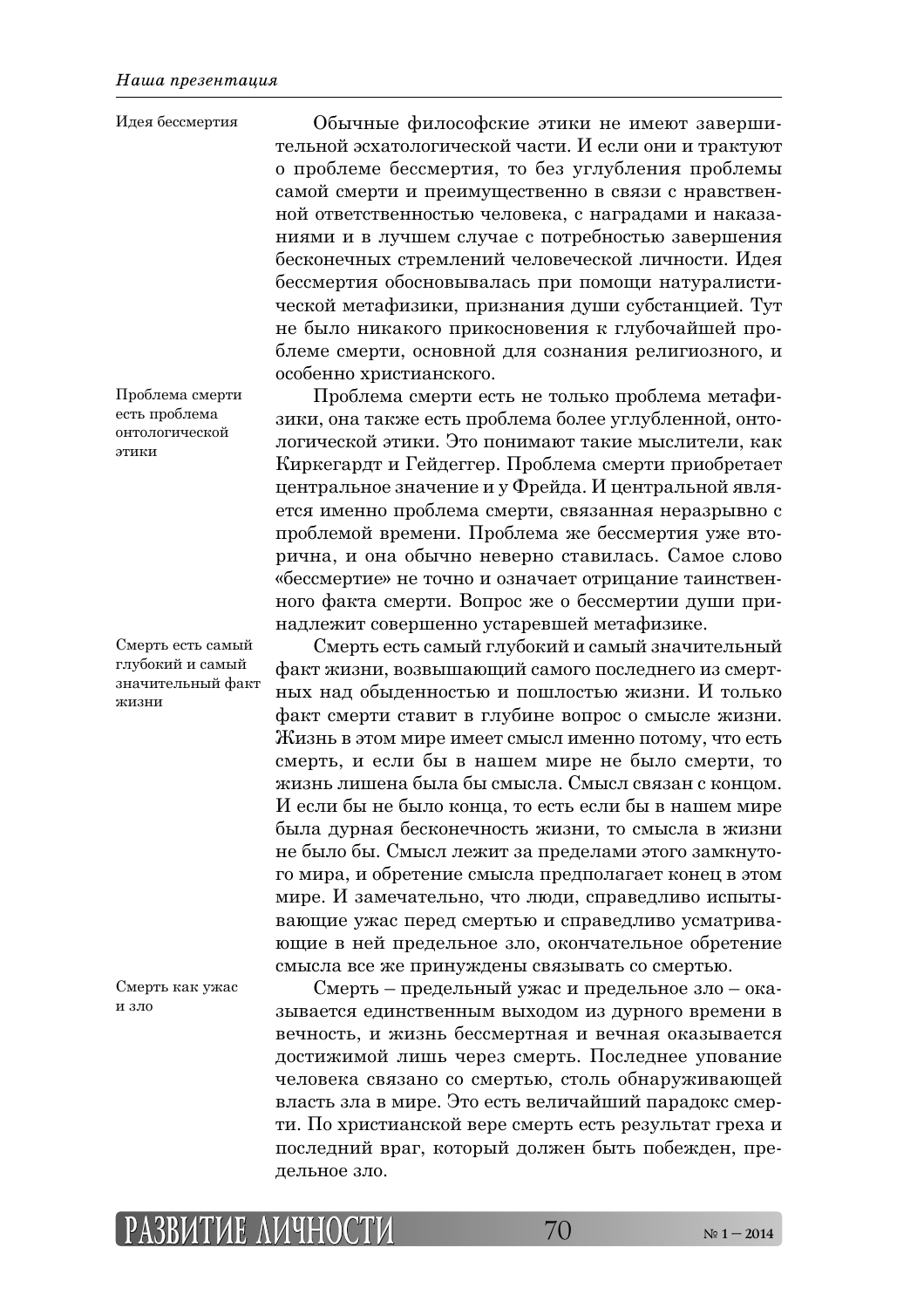Смерть в нашем треховном мире есть благо и ценность

Платон учил, что философия есть не что иное, как приготовление к смерти

Жизнь благородна только потому, что в ней есть смерть

Обыденность вызывает низменный страх перед смертью

И вместе с тем смерть в нашем греховном мире есть благо и ценность. И она вызывает в нас невыразимый ужас не только потому, что она есть зло, но и потому, что в ней есть глубина и величие, потрясающие наш обыденный мир, превышающие силы, накопленные в нашей жизни этого мира и соответствующие лишь условиям жизни этого мира. И чтобы быть на высоте восприятия смерти и должного к ней отношения, нужно необычайное духовное напряжение, нужно духовное просветление. Можно сказать, что смысл нравственного опыта человека на протяжении всей его жизни заключается в том, чтобы поставить человека на высоту в восприятии смерти, привести его к должному отношению к смерти.

Платон был прав, когда учил, что философия есть не что иное, как приготовление к смерти. Но беда лишь в том, что философия сама по себе не знает, как нужно умереть и как победить смерть. Философское учение о бессмертии не открывает пути. Можно было бы сказать, что в высочайших своих достижениях этика есть в большей степени этика смерти, чем этика жизни, ибо смерть обнаруживает глубину жизни и раскрывает конец, который только и сообщает смысл жизни.

Жизнь благородна только потому, что в ней есть смерть, есть конец, свидетельствующий о том, что человек предназначен к другой, высшей жизни. Она была бы подлой, если бы смерти и конца не было, и она была бы бессмысленной. В бесконечном времени смысл никогда не раскрывается, смысл лежит в вечности. Но между жизнью во времени и жизнью в вечности лежит бездна, через которую переход возможен только лишь путем смерти, путем ужаса разрыва. В этом мире, когда он воспринимается как замкнутый, самодостаточный и законченный, все представляется бессмысленным, потому что все тленное, преходящее, то есть смерть и смертность всегда в этом мире и есть источник бессмыслицы этого мира и всего в нем происходящего. Такова одна половина истины, открытая для ограниченного и замкнутого кругозора. Гейдеггер прав, что обыденность (das Man) парализует тоску, связанную со смертью\*.

Обыденность вызывает лишь низменный страх перед смертью, дрожание перед ней как перед источником бессмыслицы. Но есть другая половина истины, скрытая от обыденного кругозора. Смерть есть не только бессмыслица жизни в этом мире, тленность ее, но и знак,

См.: «Sein und Zeit», главу «Das moegliche Ganzsein des Daseins und das Scin zum Tode».

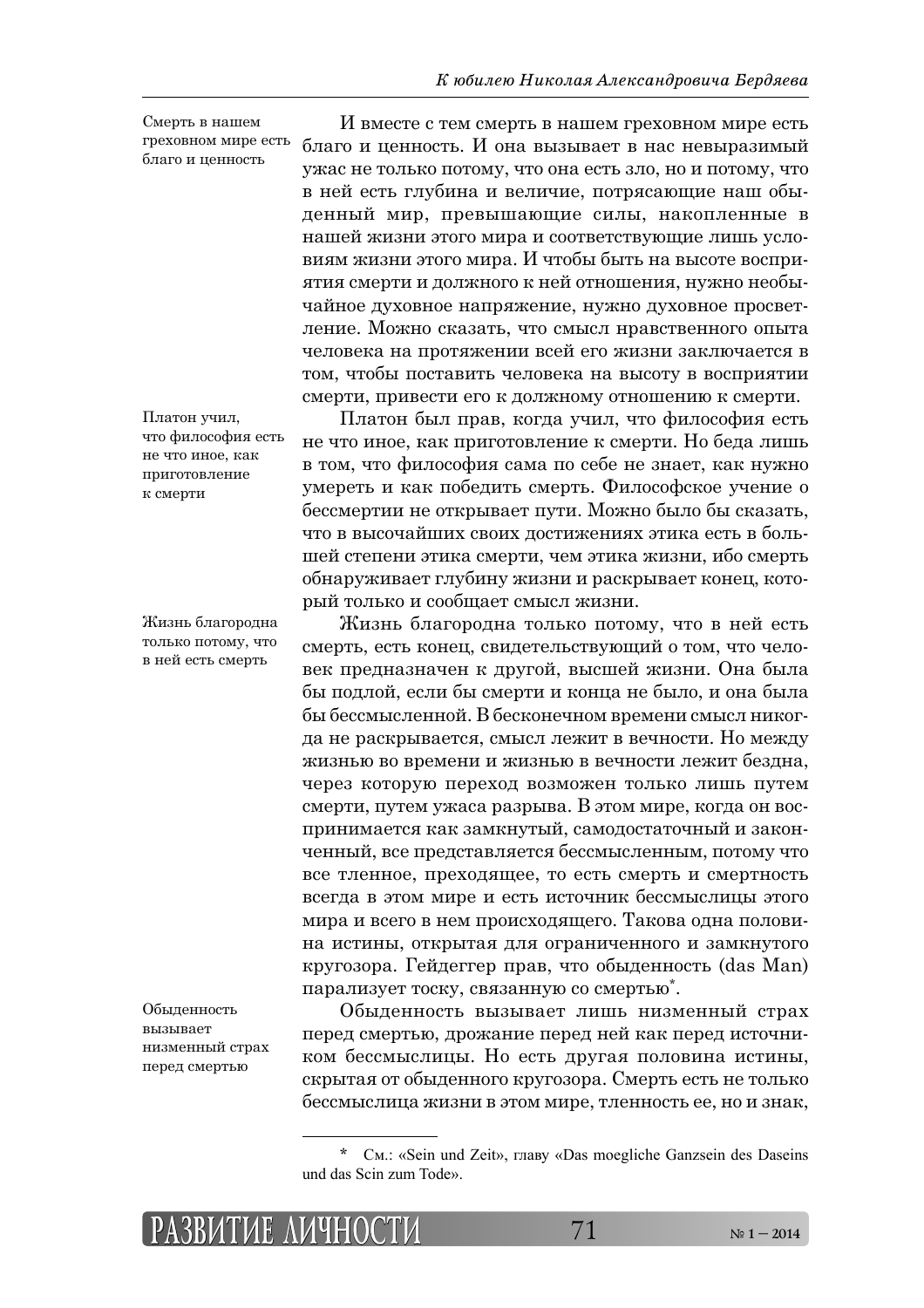идущий из глубины, указующий на существование высшего смысла жизни. Не низменный страх, но глубокая тоска и ужас, который вызывает в нас смерть, есть показатель того, что мы принадлежим не только поверхности, но и глубине, не только обыденности жизни во времени, но и вечности.

Вечность не только притягивает, но и вызывает ужас и тоску

Вечность же во времени не только притягивает, но и вызывает ужас и тоску. Тоска и ужас вызываются не только тем, что кончается и умирает дорогое нам, к чему мы привязаны, но в большей степени и еще глубже тем, что разверзается бездна между временем и вечностью. Ужас и тоска, связанные со скачком через бездну, есть также надежда человека, упование, что окончательный смысл откроется и осуществится. Смерть есть не только ужас человека, но и надежда человека, хотя он не всегда это сознает и не называет соответственным именем. Смысл, идущий из другого мира, действует опаляюще на человека этого мира и требует прохождения через смерть. Смерть есть не только биологический и психологический факт, но и явление духа. Смысл смерти заключается в том, что во времени невозможна вечность, что отсутствие конца но времени есть бессмыслица.

Смерть есть явление жизни

Но смерть есть явление жизни, она еще по ею сторону жизни, она есть реакция жизни на требование конца во времени со стороны жизни. Смерть нельзя понимать только как последнее мгновение жизни, после которого наступает или небытие, или загробное существование. Смерть есть явление, распространяющееся на всю жизнь. Наша жизнь наполнена смертью, умиранием. Жизнь есть непрерывное умирание, изживание конца во всем, постоянный суд вечности над временем.

Жизнь есть постоянная борьба со смертью и частичное умирание человеческого тела и человеческой души. Смерть внутри нашей жизни порождается невозможно-СТЬЮ ВМЕСТИТЬ ПОЛНОТУ ВО ВРЕМЕНИ И В ПРОСТРАНСТВЕ. Время и пространство смертоносны, они порождают разрывы, которые являются частичным переживанием смерти. Когда во времени умирают и исчезают человеческие чувства, то это есть переживание смерти. Когда в пространстве происходит расставание с человеком, с ДОМОМ, С ГОРОДОМ, С САДОМ, С ЖИВОТНЫМ, СОПРОВОЖДАЮщееся ощущением, что, может быть, никогда их больше не увидишь, то это есть переживание смерти.

постоянная борьба

Жизнь есть

со смертью и частичное vмирание

Тоска всякого расставания есть тоска смерти

Тоска всякого расставания, всякого разрыва во времени и пространстве, есть тоска смерти. Я помню мучительный опыт тоски, которую я переживал мальчиком при всяком расставании. Это носило столь всеобъемлю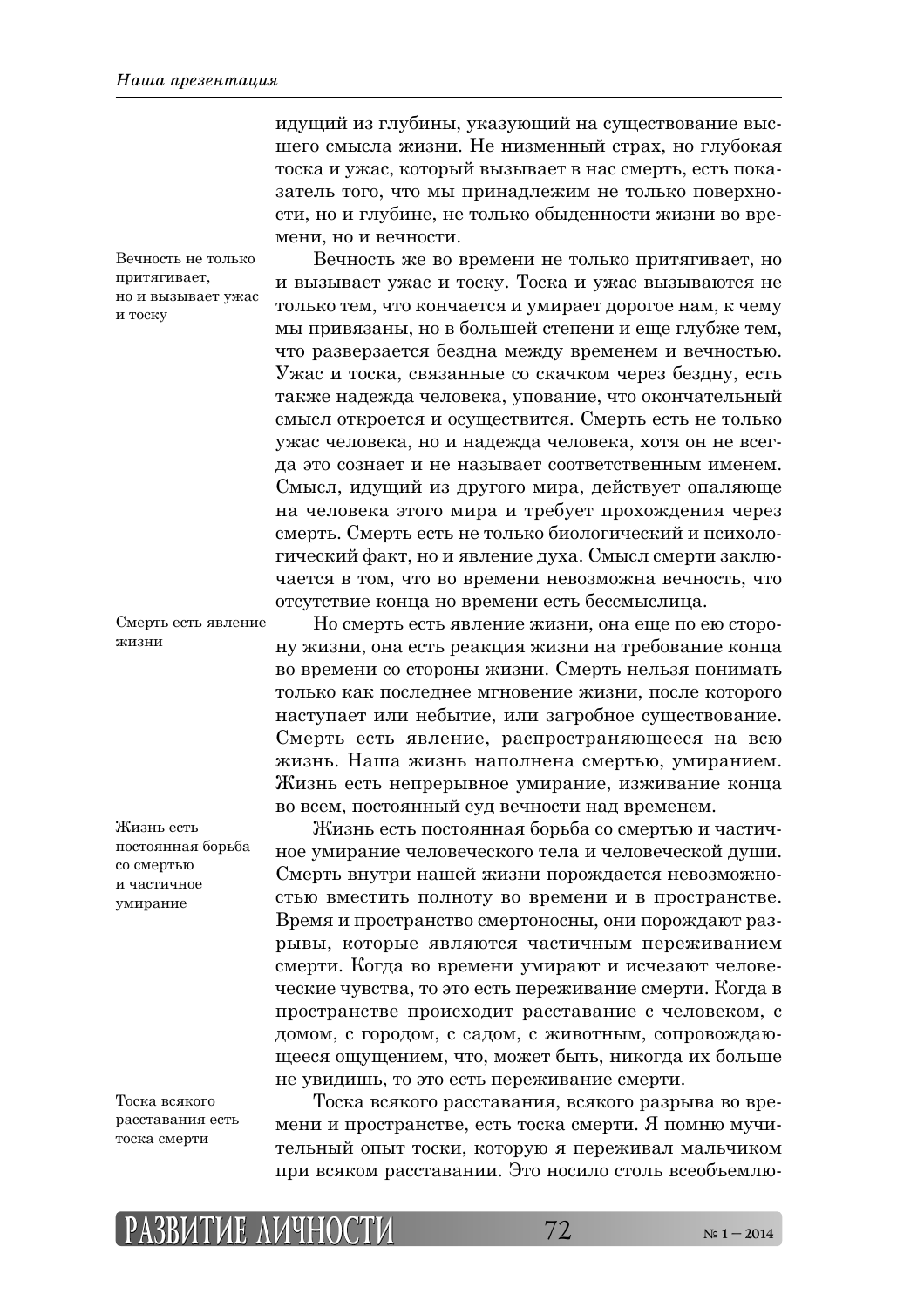щий характер, что тоска смерти переживалась мною оттого, что я никогда больше не увижу лица постороннего и чуждого мне человека, никогда не увижу города, через который я случайно проехал, комнаты, в которой останавливался на несколько дней, никогда не увижу этого дерева, этой случайно встреченной мною собаки и т. д. Это, конечно, есть опыт о смерти внутри жизни.

В жизни торжествует смерть

В пространстве и времени, не вмещающих полноты, обрекающих на разрывы и расставания, всегда в жизни торжествует смерть, и смерть говорит о том, что смысл лежит в вечности, в полноте, что жизнь, в которой восторжествует смысл, не будет знать разрыва и расставаний, не будет знать тления и умирания человеческих чувств и мыслей. Смерть наступает для нас не только тогда, когда мы сами умираем, но и тогда уже, когда умирают наши близкие. Мы имеем в жизни опыт смерти, хотя и не окончательный. И мы не можем примириться со смертью, не только со смертью человека, но и со смертью животных, цветов, деревьев, вещей, домов. Стремление к вечности всего бытия есть сущность жизни. И вместе с тем вечность достигается лишь путем прохождения через смерть, и смерть есть участь всего живущего в этом мире, и, чем сложнее жизнь, чем выше уровень жизни, тем более ее подстерегает смерть. Горы живут дольше, чем люди, хотя жизнь их менее сложна и менее высока по своим качествам. Монблан представляется более бессмертным, чем святой или гений. Вещи относительно устойчивее живых существ.

Смерть имеет положительный  $c$ mți $c$  $\pi$ 

Смерть имеет положительный смысл. Но смерть есть вместе с тем самое страшное и единственное зло. Всякое зло может быть сведено к смерти. Убийство, ненависть, злоба, разврат, зависть, месть есть смерть и сеяние смерти. Смерть есть на дне всякой злой страсти. Самолюбие, корыстолюбие, честолюбие смертоносны по своим результатам. Никакого другого зла, кроме смерти и убийства, и не существует.

Смерть есть злой результат греха

Смерть есть злой результат греха. Безгрешная жизнь была бы бессмертной, вечной. Смерть есть отрицание вечности, и в этом онтологическое зло смерти, ее вражда к бытию, ее попытки вернуть творение к небытию. Смерть сопротивляется Божьему творению мира, она есть возврат к изначальному небытию. Смерть хочет освободить тварь через ее возвращение к изначальной свободе, предшествующей миротворению. Тварь в грехе, сопротивляющаяся Божьей идее о ней. Божьему замысду, имеет один выход – смерть. И смерть отрицательно свидетельствует о силе Божьей в мире и о Божьем смыс-

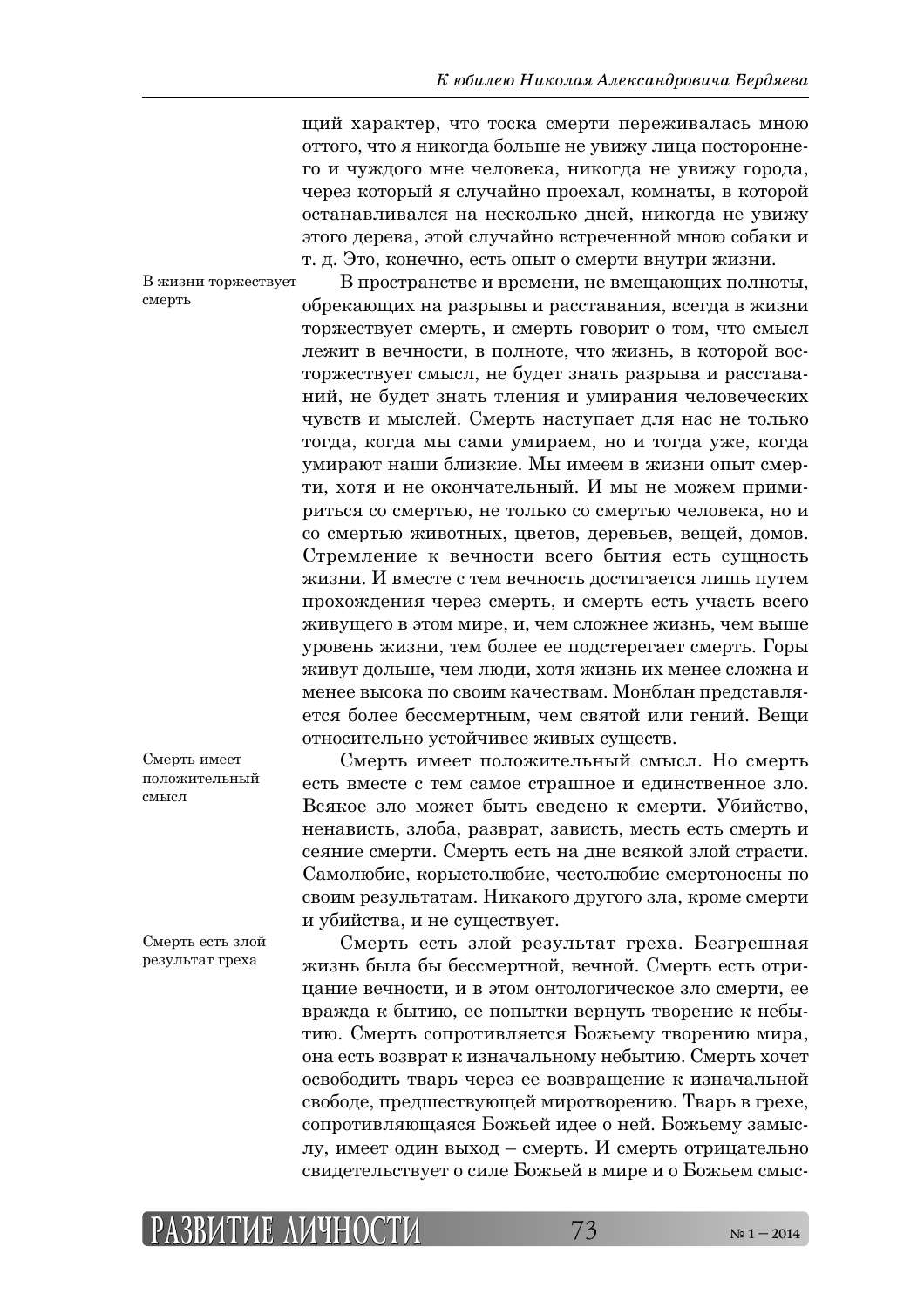Двойственное отношение христианства к смерти

ле, обнаруживающимися в бессмыслице. Можно даже сказать, что мир осуществил бы свой безбожный замысел бесконечной (не вечной) жизни, если бы не было Бога, но так как есть Бог, то этот замысел неосуществим и кончается смертью. И Сын Божий, Искупитель и Спаситель, абсолютно безгрешный и святой, должен был принять смерть, и этим освятил смерть. Отсюда двойное отношение христианства к смерти.

Христос смертью смерть попрал. И вольная смерть Его, порожденная злом мира, есть благо и высшая ценность. В почитании креста мы почитаем смерть, освобождающую, побеждающую смерть. Чтобы ожить, нужно умереть. В кресте смерть преображается и ведет к жизни, к воскресению, И вся жизнь этого мира должна быть проведена через смерть, через распятие. Без этого она не может прийти к воскресению, к вечности. Смерть не окончательна, и не ей принадлежит последнее слово, когда она принимается как момент мистерии жизни. Бунт против смерти есть богопротивление в нашем мире. И вместе с тем со смертью нужно героически бороться и смерть нужно победить как последнее зло, вырвать жало смерти. Дело Христа в мире есть прежде всего победа над смертью и уготовление воскресения и вечной жизни. Добро, благо есть жизнь, сила и полнота жизни, вечность жизни.

Смерть оказывается величайшим парадоксом в мире, который невозможно рационально постигнуть. Смерть есть безумие, ставшее обыденностью. Сознание обыденности притупило чувство парадоксальности и иррациональности смерти. И в последних рационализированных своих результатах социальная обыденность пытается забыть о смерти, скрыть ее от людей, хоронить умерших незаметно. В социальной обыденности торжествует дух, противоположный христианской молитве о том, чтобы нам была дана память о смерти. В этом люди современной цивилизации стоят несоизмеримо ниже древних египтян.

Парадокс смерти – этическое и эстетическое выражение

Парадокс смерти имеет в мире не только этическое, но и эстетическое свое выражение. Смерть уродлива, и она есть предельное уродство, разложение, потеря лица, потеря всякого облика и лика, торжество низших элементов материального мира. И смерть – прекрасна, она облагораживает последнего из смертных и ставит его на одну высоту с самыми первыми, она побеждает уродство пошлости и обыденности. Есть момент, когда лицо покойного бывает красивее, гармоничнее, чем оно было у живого. И вокруг умершего проходят, исчезают урод-

Смерть как величайший парадокс в мире

**РАЗВИТИЕ АЗВИТИЕ ЛИЧНОСТИ ИЧНОСТИ**74 **№ 1 – 2014**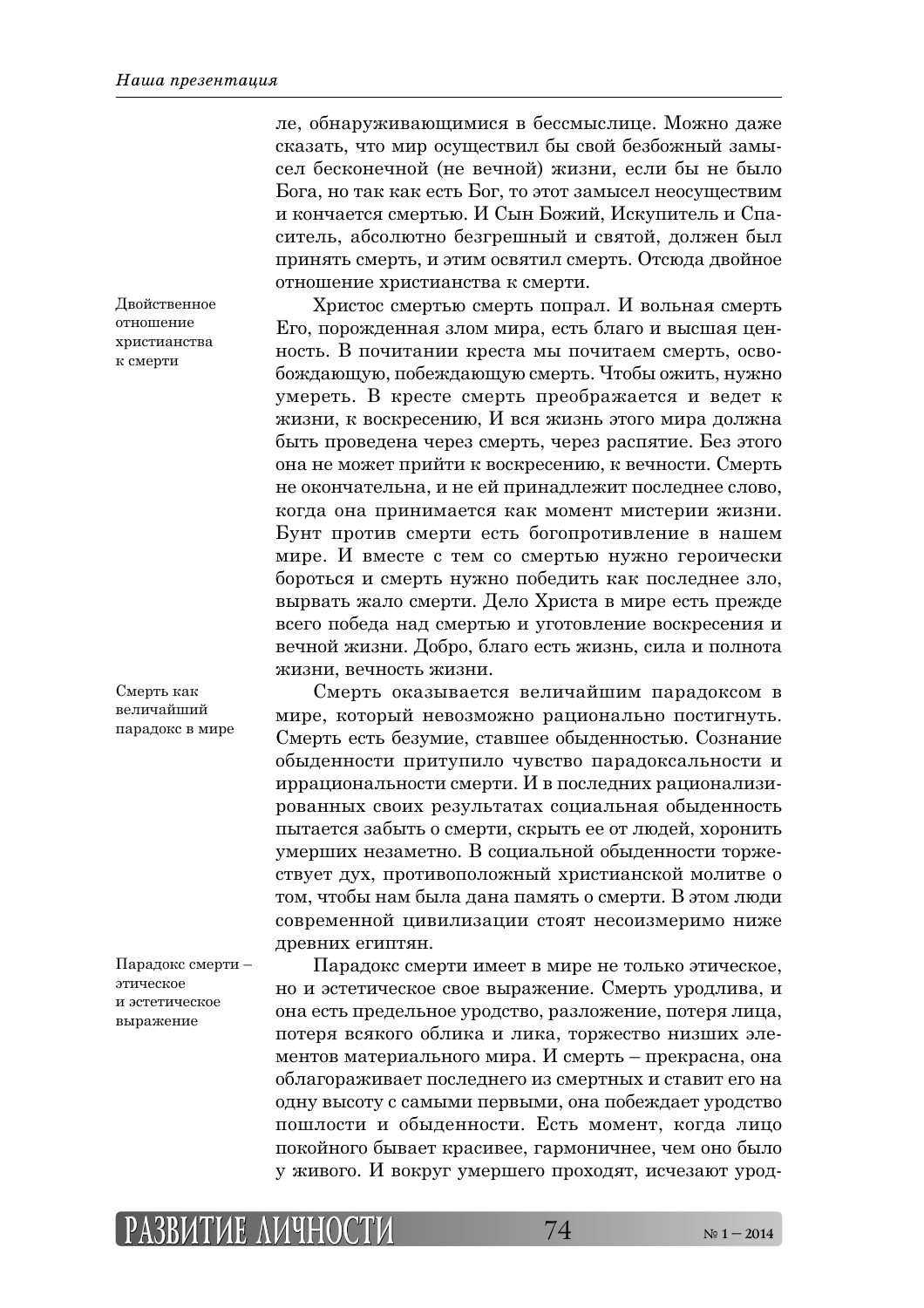ливые, злые чувства. Смерть – это предельное зло, благороднее жизни в этом мире. Красота, прелесть прошлого, связана с облагораживающим фактом смерти.

Именно смерть очищает прошлое и кладет на него печать вечности. В смерти есть не только разложение, но и очищение. Испытания смерти не выдерживает ничто испортившееся, разложившееся и тленное. Это испытание выдерживает лишь вечное. И как это ни страшно признать, но значительность жизни связана со смертью и она раскрывается лишь перед лицом смерти. Нравственная значительность человека проявляется в испытании смерти, смерти, которой полна и самая жизнь человека.

И вместе с тем борьба со смертью во имя вечной жизни есть основная задача человека. Основной принцип этики может быть формулирован так: поступай так, чтобы всюду во всем и в отношении ко всему и ко всем утверждать вечную и бессмертную жизнь, побеждать смерть. Низко забыть о смерти хотя бы одного живого существа и низко примириться со смертью. Смерть самой последней, самой жалкой твари непереносима, и если в отношении к ней она не будет побеждена, то мир не имеет оправдания и не может быть принят. Вся и все должно быть воскрешено к жизни, и к жизни вечной. Это значит, что не только в отнощении к людям, но и к животным, к растениям и даже к вещам должно утверждать вечное онтологическое начало. Человек всегда и во всем должен быть подателем жизни, излучать творческую энергию жизни. Борьба со смертью во имя вечной жизни

Любовь ко всему живушему есть борьба со смертью

Любовь ко всему живущему, ко всякому существу, превышающая любовь к отвлеченной идее, и есть борьба со смертью во имя вечной жизни. Любовь Христа к миру и к человеку и есть подание жизни в изобилии, победа над смертоносными силами. Смысл аскезы в том, что она есть борьба со смертью в себе, против смертного в себе. Борьба со смертью во имя вечной жизни требует такого отношения к себе и к другому существу, как будто ты сам и другой человек может в любой момент умереть. В этом нравственное значение смерти в мире. Побеждай низменный, животный страх смерти, но всегда имей в себе духовный страх смерти, священный ужас перед тайной смерти. Ведь от смерти пришла людям самая идея сверхъестественного. Враги религии, напр. Эпикур, думают, что опровергли ее, признав ее источником страх смерти. Но им никогда не удастся опровергнуть той истины, что в страхе смерти, в священном ужасе перед ней приобщается человек к глубочайшей тайне бытия, что в смерти есть откровение.



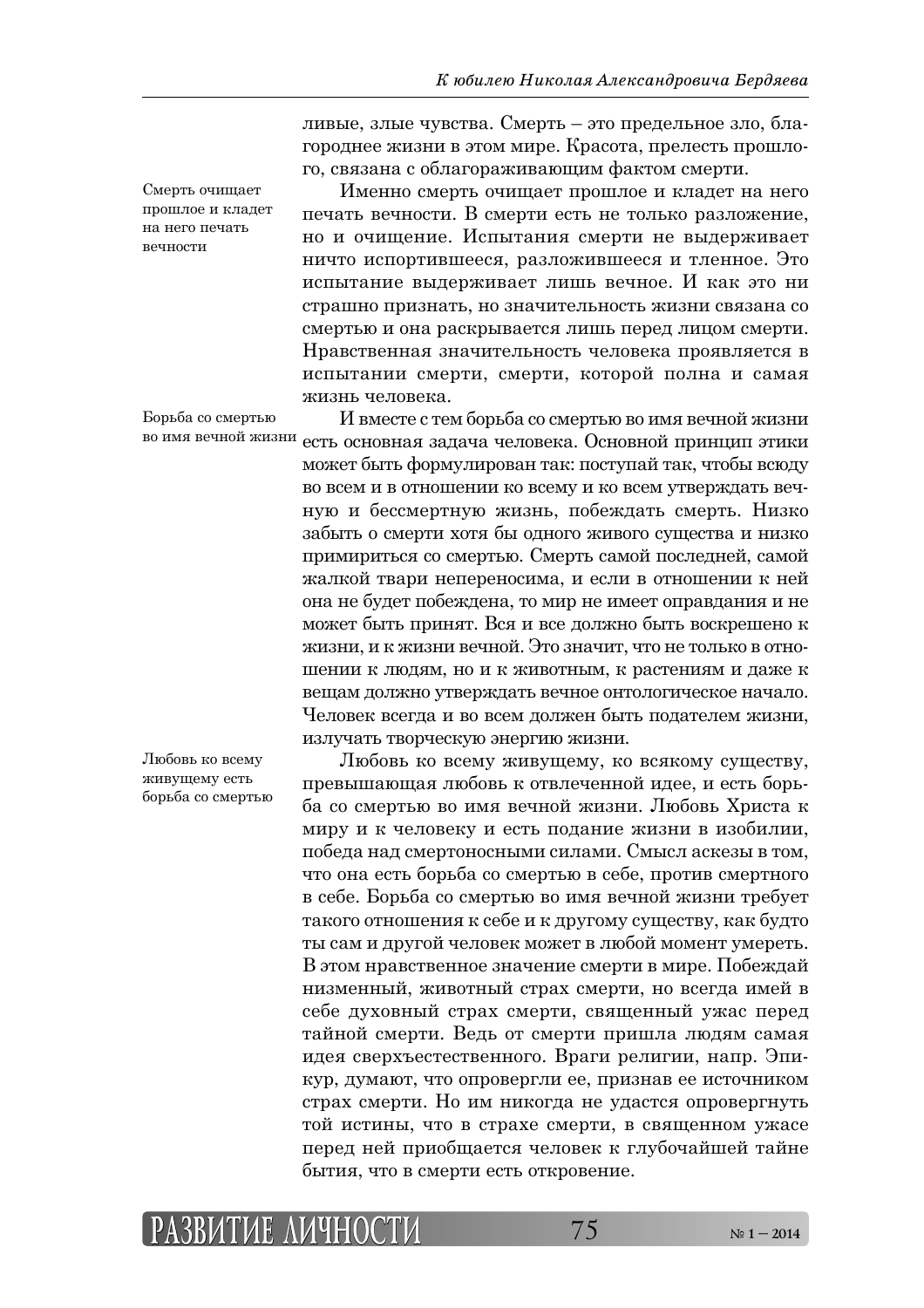Нравственный парадокс жизни и смерти выразим в этическом императиве

этическом императиве: относись к живым, как к умирающим, к умершим относись, как к живым, то есть помни всегда о смерти как о тайне жизни и в жизни и в смерти утверждай всегда вечную жизнь. Жизнь не в слабости своей, а в своей силе, напряженности и преизбыточности тесно связана со смертью. Это чувствуется в дионисизме. Это открывается в любви, которая всегда связана со смертью. Страсть, то есть проявление величайшего напряжения жизни, всегда чревата смертью. И принимающий любовь в ее преизбыточной силе и трагизме принимает смерть.

Нравственный парадокс жизни и смерти выразим в

Слишком дорожащий жизнью и избегающий смерти бежит от рока любви, жертвует ею во имя иных задач жизни. В любви эротической дана высшая точка напряжения жизни, и она же влечет к гибели и смерти в мире. Любящий обречен на смерть и обрекает любимого. Во втором акте «Тристана и Изольды» Вагнер дает музыкальное откровение об этом. Социальная обыденность пытается ослабить эту связь любви со смертью, она хочет обезопасить любовь в мире и устроить ее. Но она не способна даже заметить ее. Социальная обыденность, организующая жизнь рода, знает лишь одно средство против смерти – рождение.

В рождении жизнь представляется побеждающей смерть. Но победа рождения над смертью не хочет знать личности, ее судьбы и ее упований, она знает лишь жизнь рода. Всякий рождающий обречен на смерть и обрекает рожденного. Победа над смертью в рождении есть призрачная победа. Тайны победы над смертью не знает природа, она может прийти лишь из сверхприродного мира. На протяжении всей своей истории люди пытались бороться со смертью, и на этой почве возникали разные верования и учения. Иногда они боролись забвением смерти, иногда же идеализацией смерти и упоением гибелью.

Бесплодна философская идея естественного бессмертия души, выводимая из ее субстанциальности. Она проходит мимо факта смерти, отрицает трагизм смерти. С точки зрения такого учения о бессмертии совсем оказывается ненужной борьба за вечную жизнь со смертью и тлением. Это совершенно бестрагическая рационалистическая метафизика. Школьный спиритуализм не есть решение проблемы смерти и бессмертия, это совершенно отвлеченная, кабинетная, нежизненная теория. Соверщенно так же не только не решает, но и не ставит проблемы смерти и бессмертия идеализм. Идеализм, как он

 $C$ *THIIKOM* дорожащий жизнью и избегающий смерти бежит от рока любви

В рождении жизнь представляется побеждающей смерть, но побела рождения не хочет знать личности

Ряд философий проходят мимо факта смерти...

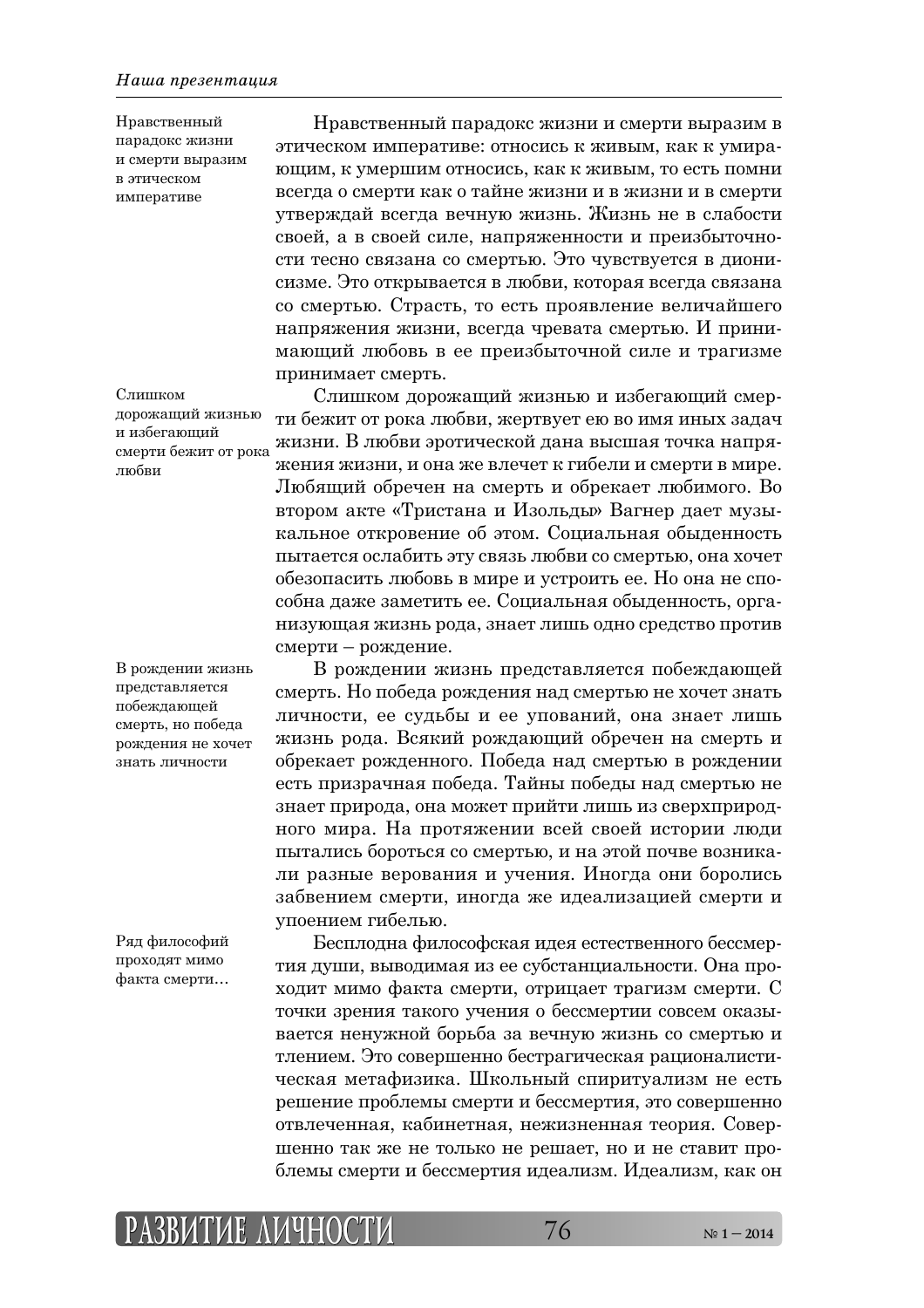Трагедию смерти можно сознать лишь при остром сознании личности

Бессмертен и вечен в человеке элемент духовный

Бессмертие завоевывается личностью и есть борьба за личность выразился в германской метафизике, не знает личности, признает ее лишь функцией мирового духа и идеи и потому совсем не восприимчив в трагедии смерти.

Трагедию смерти можно сознать лишь при остром сознании личности. Трагедия смерти ощутима лишь потому, что личность переживается как бессмертная и вечная. Трагична лишь смерть бессмертного, вечного по своему значению и назначению. Смерть смертного, временного совсем не трагична. Трагична смерть личности в человеке, потому что личность есть вечная Божья идея, вечный Божий замысел о человеке. Непереносима смерть целостной личности, в которой дано единство всех человеческих сил и возможностей. Личность не рождается от отца и матери, личность творится Богом. Естественного бессмертия человека как существа природного, рожденного в родовом процессе, естественного бессмертия его души и тела не существует. Человек в этом мире есть смертное существо. Но он сознает в себе образ и подобие Божье, личность, сознает себя принаддежащим не только к природному, но и к духовному миру. И потому человек почитает себя принадлежащим К ВЕЧНОСТИ И СТРЕМИТСЯ К ВЕЧНОСТИ.

Бессмертен и вечен в человеке не элемент душевный и не элемент телесный, сами по себе взятые, но элемент духовный, действие которого в элементе душевном и телесном и образует личность, осуществляет образ и подобие Божье. Человек бессмертен и вечен, как духовное существо, принадлежащее к нетленному миру, но он есть духовное существо неестественно и фактически, он есть духовное существо, когда он осуществляет себя духовным существом, когда в нем побеждает дух и духовность овладевает его природными элементами. Цельность и единство порождаются работой духа в душевном и телесном элементе и составляют личность. Природный же индивидуум не есть еще личность, и ему не свойственно бессмертие. Естественно бессмертным оказывается вид, род, а не индивидуум.

Бессмертие завоевывается личностью и есть борьба за личность. Идеализм учит бессмертию безличного или сверхличного духа, бессмертию идеи и ценности, но не бессмертию личности. Фихте или Гегель не знают личного человеческого бессмертия. Человеческая личность и ее вечная судьба приносятся в жертву идее, ценности, мировому духу, мировому разуму и т. п. В этом есть и верный элемент. Он заключается в том, что бессмертен и принадлежит вечности не естественный, эмпирический человек, а духовное, идеальное, ценностное в нем

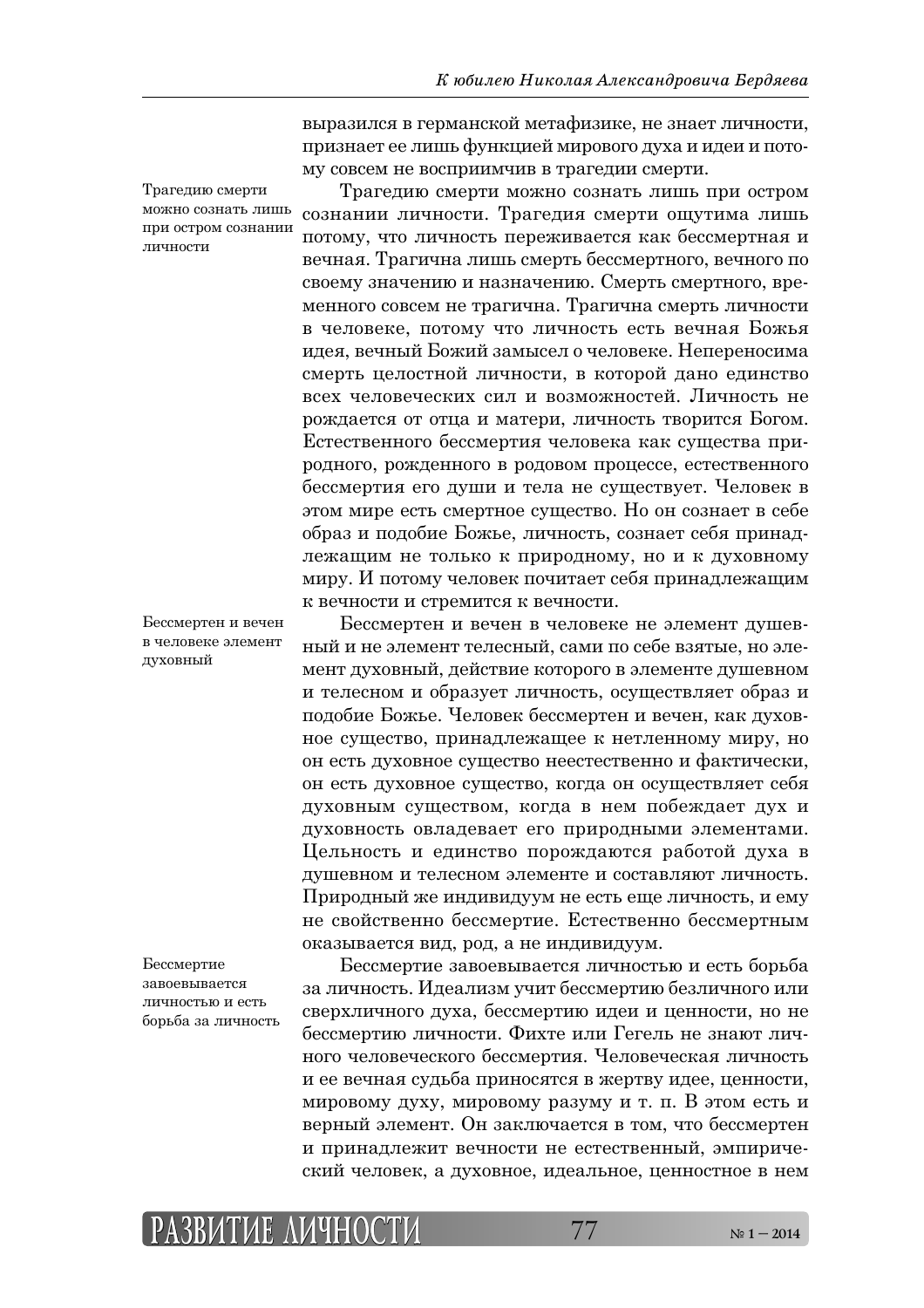начало. Неверность же идеалистического учения о бессмертии в том, что это духовное, идеальное, ценностное начало не образует личности на вечность, не преображает всех сил человека для вечности, а отделяется от человека, отвлекается в идеальное небо, образует безличный и бесчеловечный дух и предает человека, человеческую личность тлению и смерти.

Осуществленная и достигшая целостности личность бессмертна. Но в мире духовном нет замкнутой личности, личность соединена с Богом, с другими личностями, с космосом. Материализм, позитивизм и т. п. учения тримиряются со смертью, узаконяют смерть и вместе с

Осуществленная и достигшая телостности личность бессмертна

смерть лишь для личности и с точки зрения личности

тем стараются забыть о ней, устраивая жизнь на могилах покойников. Эти учения не имеют памяти смертной, и потому они обыденны и лишены глубины и серьезности. Учение о прогрессе целиком занято будущим вида, рода, грядущих поколений и совершенно не чувствительно к личности и ее судьбе. Прогресс, как и эволюция, совершенно безличен, и учение такого рода есть имперсонализм. Смерть для прогрессирующего рода есть факт неприятный, но не глубокий и не трагический. Род знает свое бессмертие. Глубока и трагична

Глубока и трагична смерть лишь для личности и с точки зрения личности. Учениям более благородным свойственна резиньяция перед смертью, примиренность, полная печали и меланхолии. В этом случае смерть замечается в своем трагизме и личность сознает себя, но она не имеет духовных сил бороться со смертью и победить ее. Отношение к смерти стоическое или буддийское бессильно перед ней и означает победу смерти, но оно благороднее родовых теорий, совершенно забывающих о смерти. Душевное, а не духовное отношение к смерти всегда течально и меланхолично, в нем всегда есть печаль востоминания, не имеющего силы воскрешать. Только духовное отношение к смерти победно. Дохристианское отношение к смерти означает резиньяцию перед роком, несущим смерть. Только христианство знает победу над смертью.

Древнееврейскому народу была чужда илея личного бессмертия

Древнееврейскому народу была чужда идея личного бессмертия. Мы не находим ее в Библии. Личное самосознание еще не пробудилось. Еврейскому народу свойственно было сознание бессмертия народа, то есть рода, вида, а не личности. Только в книге Иова пробуждается сознание личной судьбы и ее трагизма. Лишь в эпоху эллинистическую, ко времени явления Христа в религиозном сознании иудаизма духовный элемент начинает освобождаться от власти элемента натуралистического, что означает высвобождение личности,

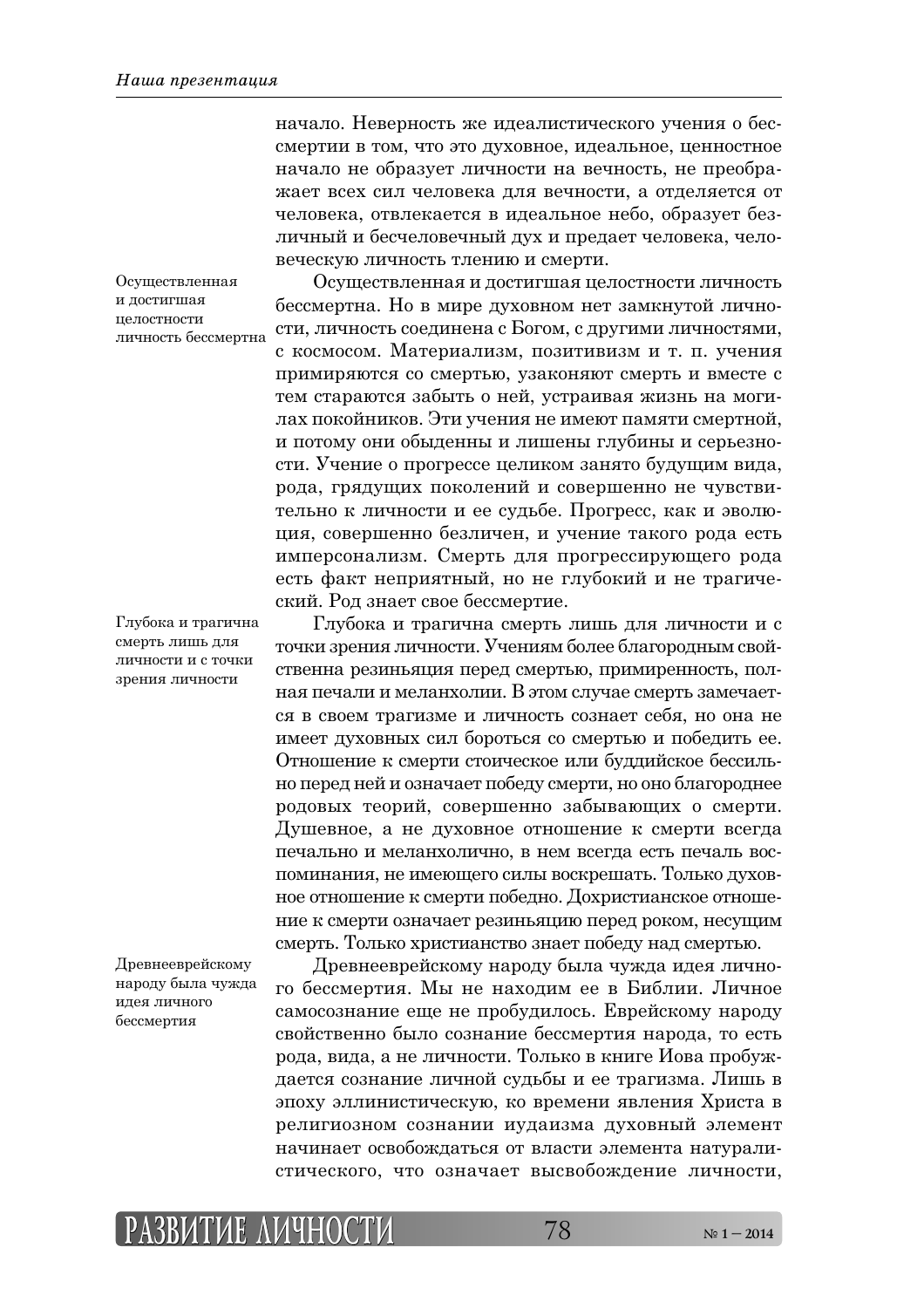выход ее из растворенности в родовой, народной жизни. Но по-настоящему идея бессмертия раскрывается у греков, а не в еврействе\*. Развитие идеи бессмертия души в Греции очень поучительно.

Изначально человек сознавался смертным существом. Бессмертны были боги, а не люди. Бессмертно не человеческое, а божественное начало. В человеке начинает раскрываться бессмертие, поскольку в нем обнаруживается божественное, сверхчеловеческое начало. Бессмертными оказываются не обыкновенные люди, а полубоги, герои, демоны. Грекам свойственна была раздирающая душу печаль, вызванная смертью человека. Этим полна греческая трагедия и поэзия. Человек примирялся с неизбежностью смерти, ему не дано бессмертие, которое деликом присвоили себе боги. Смертное человеческое начало и бессмертное божественное начало разорваны и соединяются только в героях, в сверхчеловеках, а не в человеке. Человек нисходит в подземное царство теней, и нет ничего печальнее его судьбы. Печаль греков, в такой форме не свойственная древнееврейскому, библейскому чувству жизни, связана с тем, что грекам дано было раскрывать человеческое начало, но не дано было соединять его с началом божественным. Человечность греков породила эту печаль. И именно от греков услышали мы слова, что человеку лучше было бы не родиться. Это не есть метафизический пессимизм Индии, отрицающий человека, признающий призрачность мира. Это – человеческая печаль, признающая и человека и мир реальностями. Греки – реалисты. Но греческий гений не мог бесконечно выносить того разрыва между человеческим и божественным миром, который обрекал людей на смертность. богам же предоставлял бессмертие. И началась борьба за бессмертие человека.

В мифологическом сознании Греции раскрывалось бессмертие божественного

Изначально человек

смертным существом

сознавался

В религиозном мифологическом сознании Греции раскрылось бессмертие божественного наряду со смертностью человеческого. Но мысль человека приобщается к бессмертию божественного начала, приобретает его себе, поднимается до него. Это есть мотив мистерий, орфизма, философия Платона. В человеческой душе есть божественный элемент, и он должен быть освобожден от власти материи. Тогда человек завоевывает себе бессмертие. Но обретение бессмертия божественного элемента души означает уход от низшего материального мира, а не преображение его.

См. Erwin Rohde «Psyche, Sellenkult und Usterblichkeitsglaube der Griechen».

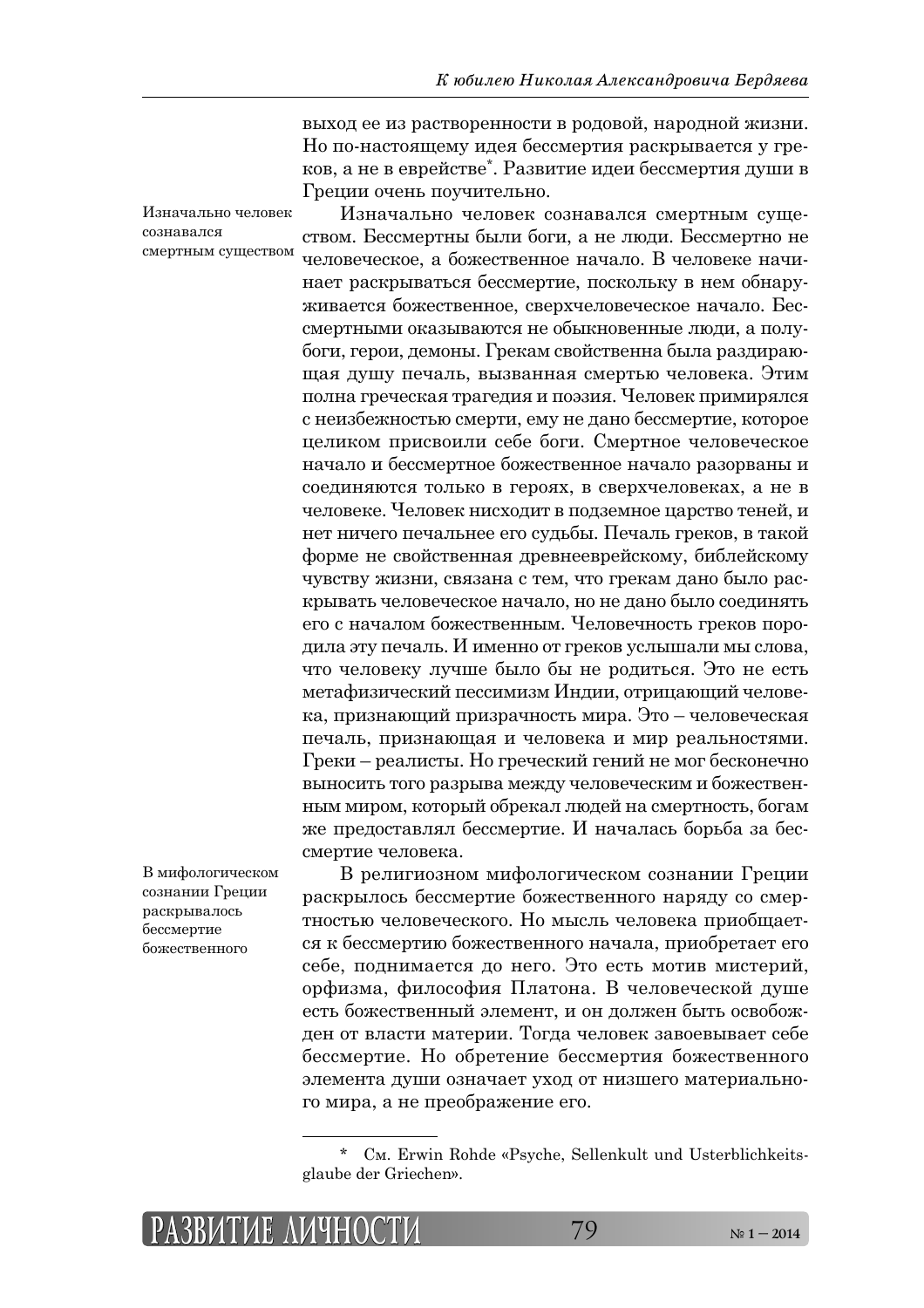Бессмертие спиритуально и идеально

Бессмертие спиритуально и идеально. Бессмертно лишь то, что бессмертно по метафизической природе вещей, оно не завоевывается для смерти и тления, то есть смерть и тление не побеждаются. По орфическому мифу, душа нисходит в греховный материальный мир, и она должна от него освободиться, вернуться на свою духовную родину. Орфический миф о происхождении и судьбе души, который так повлиял на Платона, особенно в «Федоне», – один из самых глубоких мифов человечества. С ним связано и древнее учение о перевоплощении души – одна из немногих попыток понять судьбу души в ее прошлом и будущем, в ее генезисе и в ее эсхатологии. И в орфизме есть некая вечная правда. Христианство учит о воскресении, о победе над смертью для всякой жизни, для всего тварного мира, и этим оно бесконечно выше и могущественнее греческого учения о бессмертии, обрекающего значительную часть мира на тление и смерть. Но в христианском миросозерцании не раскрылась тайна генезиса души.

Раскрытие вечного элемента в душе означает вечность не только в будущем, но и в прошлом

Принадлежность человека к вечному ДУХОВНОМУ МИРУ не означает естественного бессмертия духа

Раскрытие вечного элемента в душе означает вечность не только в будущем, но и в прошлом. Возникшее во времени не может наследовать будущего. И если человеческая душа несет в себе образ и подобие Божье, если она есть Божья идея, то она возникает в вечности, а не во времени, в духовном мире, а не в природном мире. Но христианское сознание может понимать это динамически, а не статически, как платонизм. В вечности, в духовном мире происходит борьба за личность, за осуществление Божьей идеи. И наша природная земная жизнь есть лишь момент в духовном мире происходящего процесса. Это ведет к утверждению предсуществования в духовном мире, что совсем не связано с перевоплощением внутри земной действительности.

Принадлежность человека к вечному духовному миру не означает естественного бессмертия духа. Наш природный мир есть арена борьбы за бессмертие и вечность, то есть за личность. И в этой духовной борьбе дух должен овладеть природными элементами души и тела для их вечной жизни, для воскресения вечной жизни. Христианство учит не столько об естественном бессмертии, не предполагающем никакой борьбы, сколько о воскресении, предполагающем борьбу духовных, благодатных сил с силами смертоносными. Воскресение означает религиозную победу над смертью, оно не хочет ничего предоставить тлению и смерти, как предоставляет отвлеченный спиритуализм. Учение о Воскресении исходит из трагического факта смерти и означает побе-

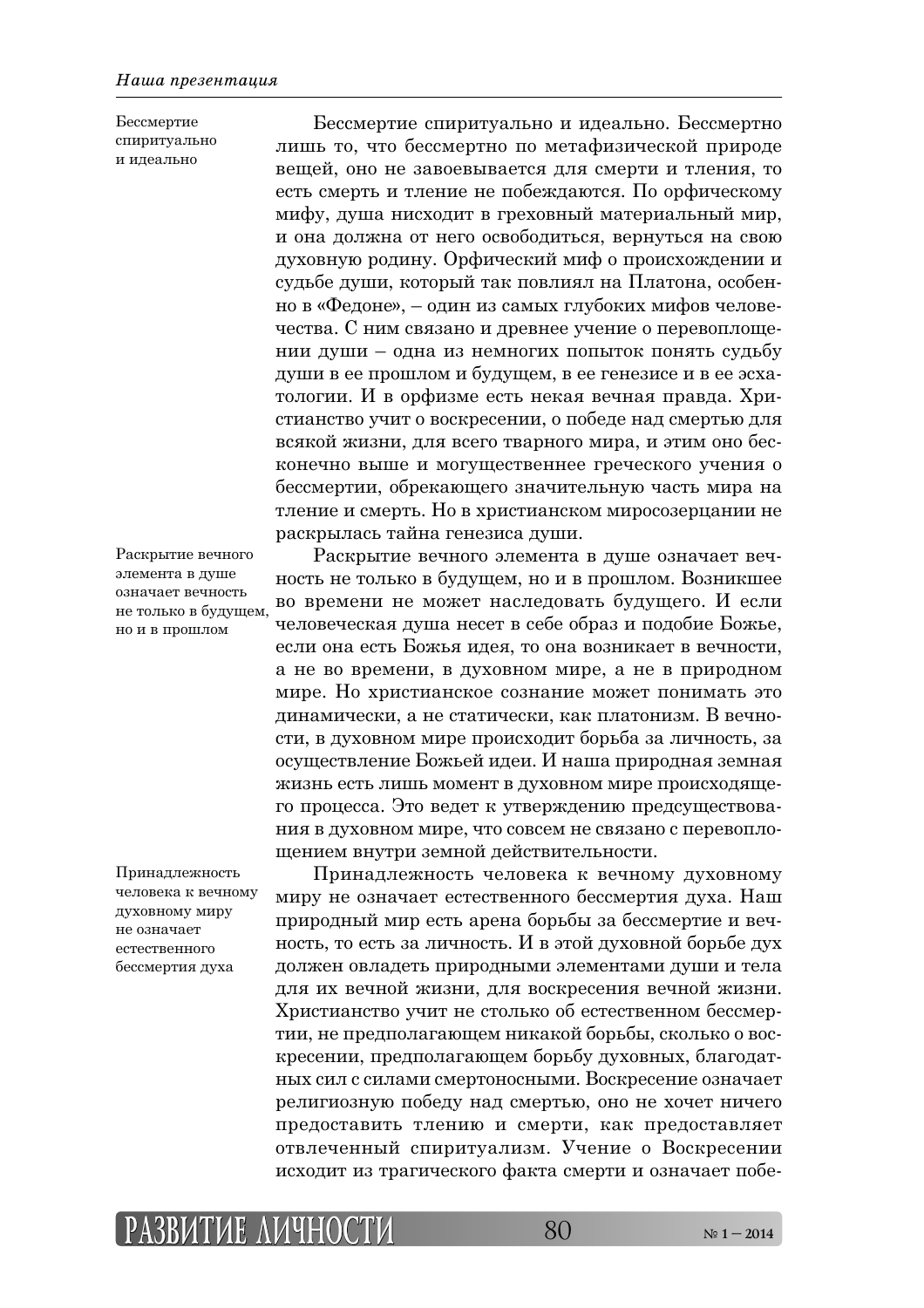ду над ним, чего нет ни в каких учениях о бессмертии, ни в орфизме, ни у Платона, ни в теософии. Только христианство прямо смотрит в глаза смерти, признает и трагизм смерти, и смысл смерти и вместе с тем не примиряется со смертью и побеждает ее. Бессмертная и вечная жизнь человеческой личности возможна и есть не потому, что таков естественный состав человеческой души, а потому, что воскрес Христос и победил смертоносные силы мира, что в космическом чуде Воскресения смысл победил бессмыслицу. Учение о естественном бессмертии индивидуальной человеческой души отрывает судьбу человеческой души от судьбы космоса, от мирового целого. Это есть метафизический индивидуализм. Учение же о Воскресении связывает судьбу души, судьбу человека с космосом, с мировым целым. Воскресение моей плоти есть вместе с тем Воскресение плоти мира. Под «плотью» тут, конечно, понимается не материальный состав моего тела и тела мира, а плоть духовная. Но целостная личность связана и с плотью, и с вечной формой плоти, а не только с душой.

Если бы не было явления Христа и Воскресения Христа, то восторжествовала бы смерть

Два русских религиозных мыслителя RЫCКЯЗЯ ПИ замечательные мысли о смерти и жизни

В рождении вечно торжествует жизнь

Если бы не было явления Христа и Воскресения Христа, то в мире и в человеке восторжествовала бы смерть. Поэтому учение о бессмертии есть парадоксия. Человек и смертей и бессмертен, он принадлежит и смертоносному времени и вечности, он и духовное существо, и существо природное. Смерть есть страшная тратедия, и смерть через смерть побеждается Воскресением. Но смерть побеждается не природными, а сверхприродными силами.

Два русских религиозных мыслителя высказали замечательные мысли о смерти и жизни, мысли полярно противоположные. Это В. Розанов и Н. Федоров. Для Розанова все религии делятся на два типа, в зависимости от того, кладут ли они в свою основу рождение или смерть. Рождение и смерть – самое серьезное и глубокое в жизни, и в опыте рождения, и в опыте смерти приоткрывается божественное. Иудаизм и все почти язычество для Розанова – религии рождения, христианство же есть религия смерти. Религия рождения есть религия жизни. Жизнь происходит от рождения, то есть от пола. Христианство же не благословило рождения, не благословило пола и заворожило мир красотой смерти. Розанов борется со смертью во имя жизни. Но смерть побеждается у него рождением.

В рождении вечно торжествует жизнь. Но смерть побеждается жизнью для вновь рождающихся существ, не для умерших. Розановская победа над смертью через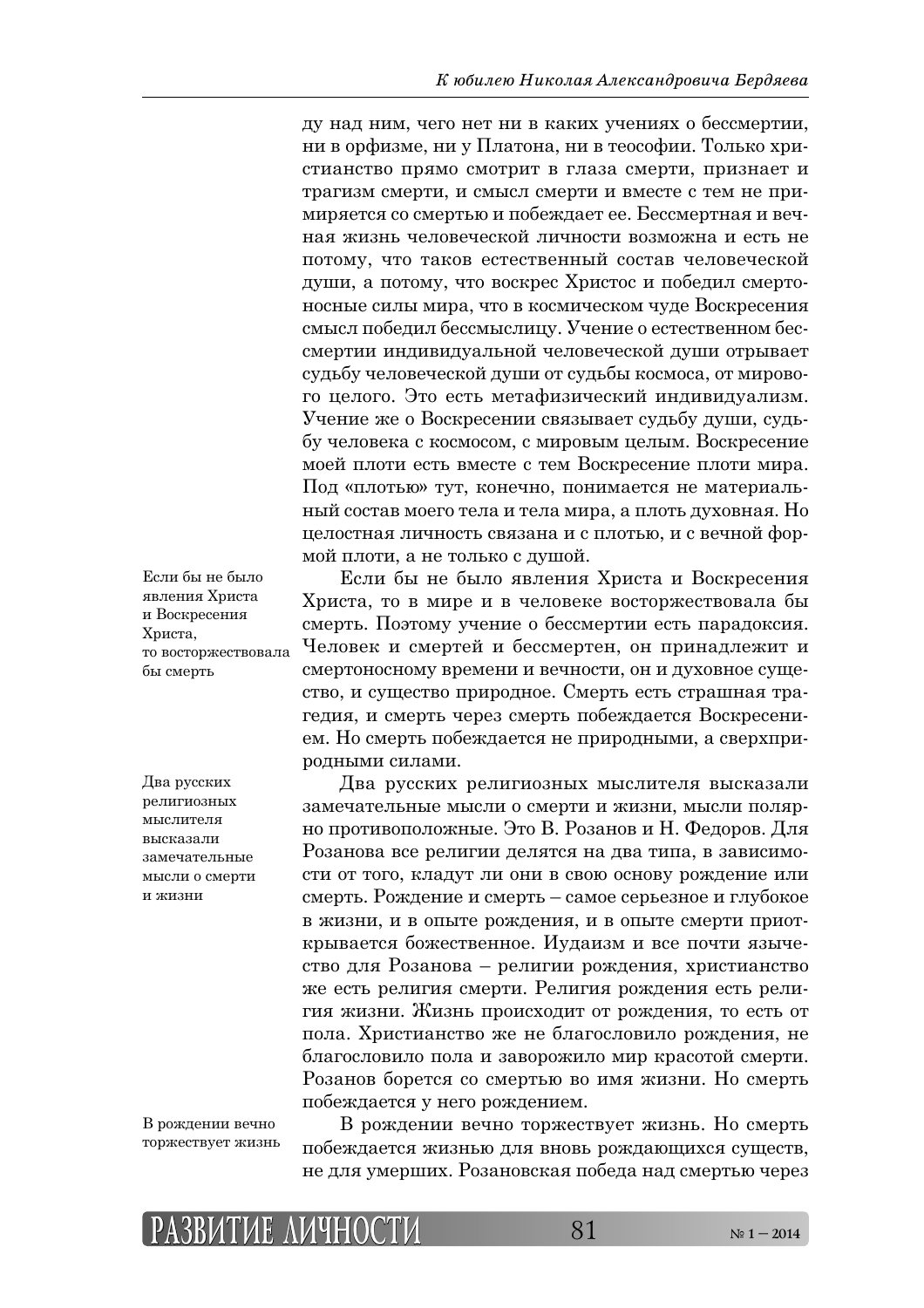Никакая цветущая ЖИЗНЬ ВНОВЬ рожденных не преодолевает трагизма смерти

Для Н. Федорова смерть есть предельное зло

рождение возможна лишь при нечувствительности к человеческой личности и ее вечной судьбе. Для Розанова подлинной первореальностью и носителем жизни является не личность, а род. В рождении род торжествует над личностью, род живет бесконечно, личность же умирает. Но трагическая проблема смерти есть проблема личности, а не рода, и она переживается со всей остротой, когда личность переживает себя и сознает себя подлинным бытием и носителем жизни.

Никакая цветущая жизнь вновь рожденных грядущих поколений не снимает и не преодолевает нестерпимого трагизма смерти хотя бы одного живого существа. Розанов не знает вечной жизни, он знает только бесконечную жизнь в деторождении. Это есть своеобразный половой пантеизм. Розанов забывает, что не от явления Христа пошла в мире смерть и что последнее слово христианства не смерть, не Голгофа, а Воскресение и вечная жизнь. Розанов спасается от ужаса смерти в стихии пола, в ее жизненной напряженности. Но падший пол и есть источник смерти в мире, и не ему дано победить смерть. Совершенно иначе ставит и решает проблему Н. Федоров. В истории человечества ни у кого нельзя найти такой боли о смерти, как у Федорова, и такой пламенной жажды вернуть жизнь всем умершим. В то время как Розанов думает о рождающихся детях, о жизни в будущем и находит в этом источник радости, Н. Федоров думает об умерших предках, о смерти в прошлом и находит в этом источник печали.

Для Н. Федорова смерть есть предельное зло, с которым нельзя пассивно мириться, и источник всех зол, единственное зло. Окончательная победа над смертью для него не в рождении новой жизни, а в воскрешении старой жизни, в воскрешении умерших предков. И эта воля к воскрешению умерших свидетельствует о необычайной высоте нравственного сознания Н. Федорова. Человек должен быть подателем жизни, он должен утверждать жизнь на вечность. Это есть высшая нравственная истина, независимо от того, как оценивать самый «проект» воскрешения у Н. Федорова. Но в отношении Н. Федорова к смерти была не только большая правда, но и большое заблуждение и неверное понимание тайны смерти. Н. Федоров был убежденный христианин, но как будто не понимал тайны Креста и Голгофы, не принимал искупительното смысла смерти. Смерть не была для него внутренним моментом жизни, через который всякая греховная

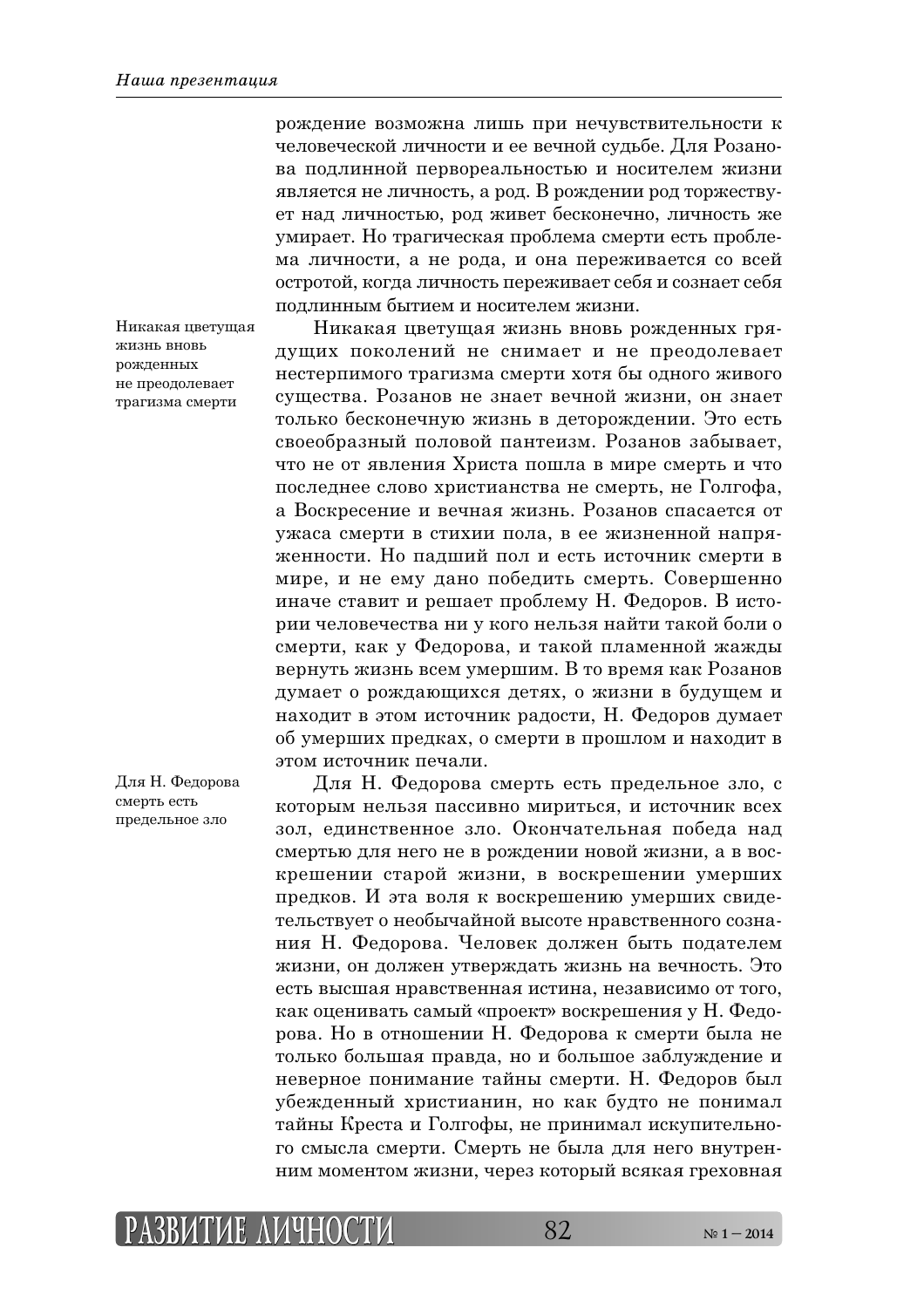жизнь неизбежно должна пройти. Если В. Розанов не видит в христианстве Воскресения, то Н. Федоров не видит в христианстве Креста и его искупляющего значения. Оба хотели бороться со смертью во имя жизни, хотели победить смерть, один – рождением, другой – воскрешением. Правды больше у Н. Федорова, но правды односторонней.

Смерть нельзя победить, отрицая всякий за ней смысл

Смерть нельзя победить, отрицая всякий за ней смысл, то есть метафизическую ее глубину. Гейдеггер верно обосновывает возможность смерти заботой. Но это есть источник смерти, вилимый из обыленного мира. Смерть есть также явление вечности в греховном мире. И вечность в греховном мире есть ужас и тоска. Тот парадоксальный факт, что человек может бояться умереть от заразной болезни или несчастного случая и не боится умереть на войне или мучеником за веру или идею, свидетельствует о том, что вечность менее страшна, когда человек поднимается от обыденности на высоту.

Ужас смерти есть не только ужас смерти личности,

Ужас смерти есть ужас смерти мира

но и ужас смерти мира. Есть личный Апокалипсис и Апокалипсис мировой. Апокалиптическая настроенность есть настроенность, в которой память о смерти достигает предельного напряжения, но сама смерть переживается как путь к новой жизни. Апокалипсис есть откровение о смерти мира, хотя смерть в нем не последнее слово. Смертей не только человек, не только народы и культуры смертны, но и все человечество в целом, и весь мир, вся тварь. И поразительно, что тоска эта еще большая, чем тоска, связанная с предчувствием смерти личной. Судьба личности и судьба мира тесно связаны и переплетаются тысячами нитей. Человек тоскует не только потому, что его ждет смерть, но и потому, что смерть ждет весь мир.

Смерть человека в эпохи, которым чужда апокалиптическая настроенность, смягчается чувством родовой жизни и родового бессмертия, в котором выживают и сохраняются результаты его жизни и его деяний. Но Апокалипсис есть конец всякой перспективы родового, мирового бессмертия, в нем всякая тварь и все творение непосредственно поставлены перед судом вечности. Невозможно даже утешение, что в детях своих ты будешь бессмертен и бессмертны будут дела твои, наступает конец для всех утешений во времени. Апокалипсис есть не подлежащий рационализированию парадокс времени и вечности. Конец нашего мира наступает во времени, еще в нашем времени. Но он также есть конец наше-

Смерть смягчается чувством родовой жизни

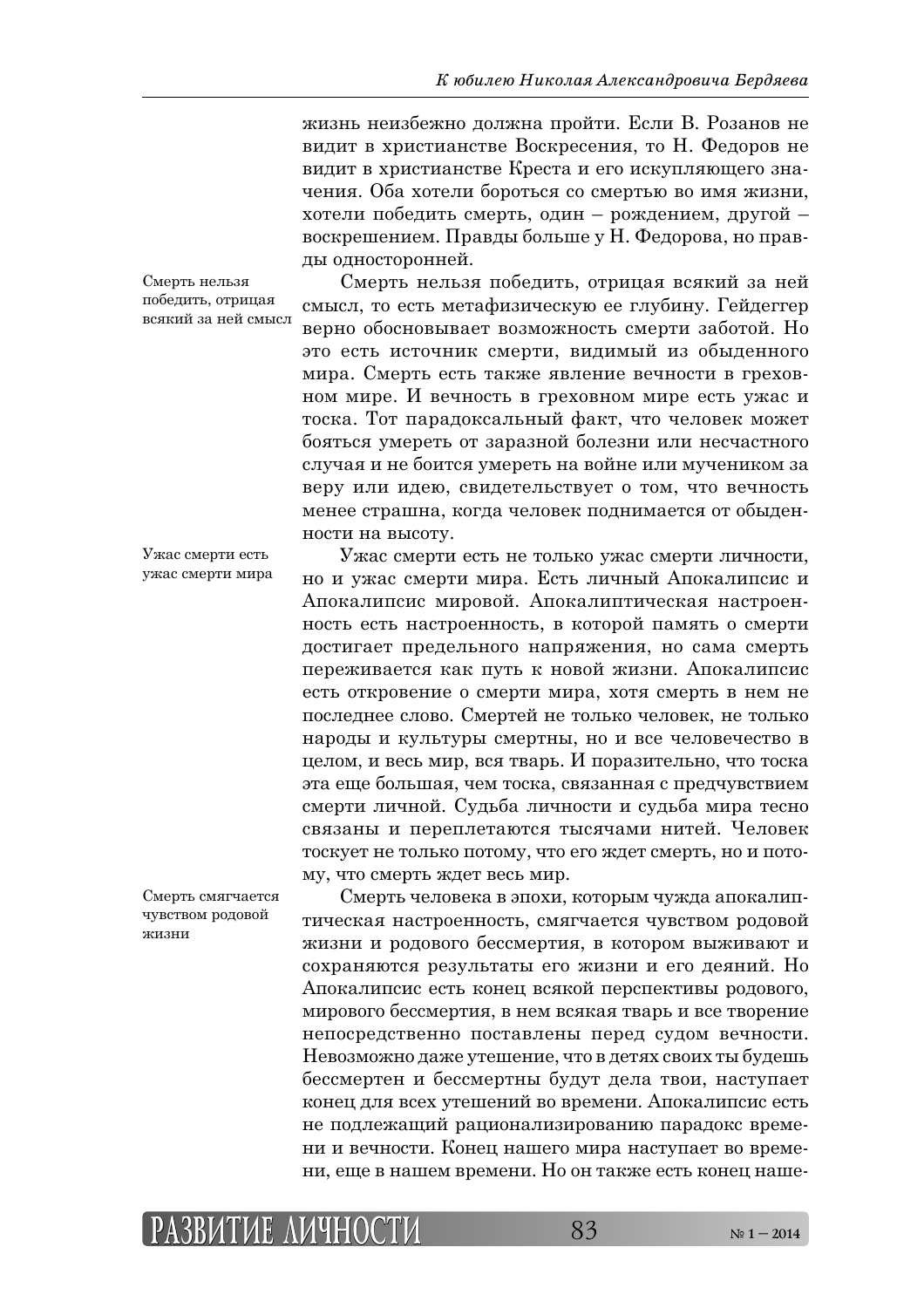Когда наступит конец, то времени больше не будет

Смерть отдельного человека есть выход из времени

Парадокс времени и вечности существует и для судьбы личности

то времени, и потому он за его пределами. Это одна из антиномий, подобных антиномиям Канта\*.

Когда наступит конец, то времени больше не будет. И потому мы должны парадоксально мыслить конец мира и во времени, по ею сторону, и в вечности уже, по ту сторону. Конец мира, как и каждого отдельного человека, есть событие и имманентное, и трансцендентное. Ужас и тоска и вызываются этим непонятным для нас совмещением имманентного и трансцендентного, посюстороннего и потустороннего, времени и вечности. Для каждого из нас и для всего мира наступает катастрофа, скачок через бездну, непостижимый выход из времени, в самом времени совершающийся.

Смерть отдельного человека есть также выход из времени, во времени еще совершающийся. Если бы наш греховный мир в нашем греховном времени был бесконечным, не знал конца, то это был бы такой же злой кошмар, как и бесконечное продолжение во времени жизни отдельного человека. Это было бы торжеством бессмыслицы. И предчувствие наступления конца вызывает не только тоску и ужас, но и надежду и упование на окончательное раскрытие и торжество смысла. Суд, суждение, оценка всего, что в мире совершилось, есть окончательное раскрытие смысла. Страшный суд над личностью и миром во внутреннем своем понимании есть не что иное, как обретение смысла, как установка ценностей и качеств.

Парадокс времени и вечности существует не только для судьбы мира, но и для судьбы личности. Бессмертная и вечная жизнь объективируется, натурализируется, и тогда говорят о ней как о загробном существовании. Загробное существование представляется как бы природной сферой бытия, иной, чем наша сфера. В нее входит человек после смерти. Но бессмертная, вечная жизнь, не объективированная и не натурализированная, взятая изнутри, есть жизнь принципиально иного качества, чем вся природная и даже сверхприродная жизнь, она есть жизнь духовная, в которой вечность наступает уже во времени. Если бы жизнь человека целиком была взята в дух и претворена в духовную жизнь, если бы духовное начало окончательно овладело природной стихией, душевной и телесной, то смерти как натурального факта совсем не наступило бы, то совер-

Учение Канта об антиномиях чистого разума – самое гениальное в его философии. См. «Kritik der reinen Vernunft». Die Antinomic der reinen Vernunft. Ester Wideestreit der transcendentalen Ideen».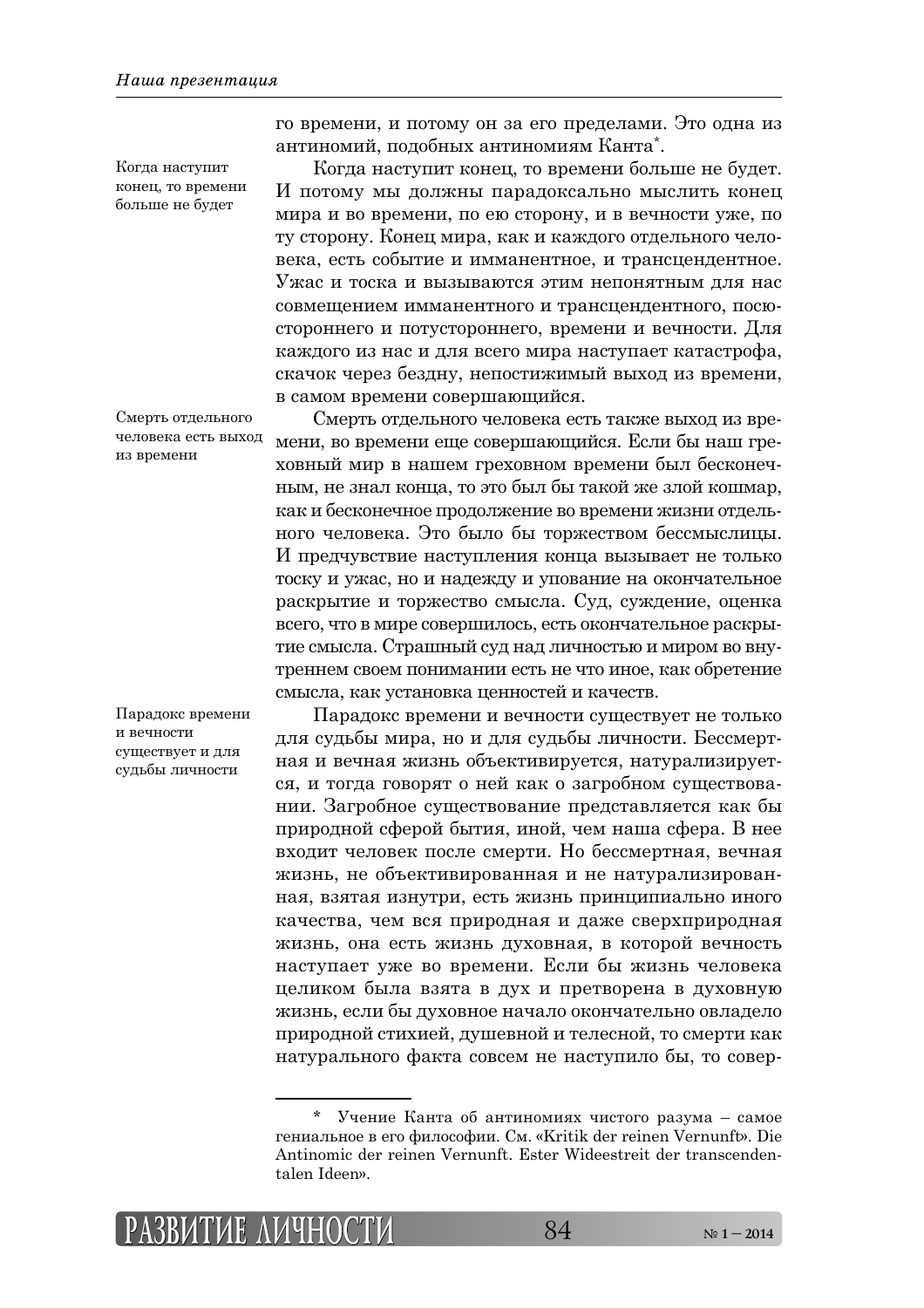Вечная жизнь наступает уже во времени, она может раскрыться

Смерть существует извне как некоторый натуральный факт, наступающий в будущем

Смерть личная и смерть мировая есть торжество бессмыслицы и торжество смысла щился бы переход в вечность без того события, которое мы извне воспринимаем как смерть.

Вечная жизнь наступает уже во времени, она может раскрыться в каждом мгновении, в глубине мгновения как вечное настоящее. Вечная жизнь не есть будущая в каждом мгновении ЖИЗНЬ, а ЖИЗНЬ НАСТОЯЩЕГО, ЖИЗНЬ В ГЛУбИНЕ МГНОВЕния. В этой глубине мгновения происходит разрыв времени. Поэтому этически ложна та установка, которая ждет вечности в будущем как загробного существования, ждет смерти во времени, чтобы приобщиться к вечной божественной жизни. В будущем, в сущности, никогда не наступит вечности, в будущем есть лишь дурная бесконечность. Так можно представить себе лишь ад. Вечность и вечная жизнь наступает не в будущем, а в игновении, то есть выходе из времени, в прекращении вечной проекции жизни во времени. В терминологии философии Гейдеггера это означает прекращение той заботы, которая овременивает бытие.

> Смерть существует извне как некоторый натуральный факт, наступающий в будущем, и она означает овременение бытия, проекцию жизни в будущем. Изнутри, то есть с точки зрения, не проецированной во времени, с точки зрения вечности, раскрывающейся в глубине мгновения, смерти не существует, смерть есть лишь момент в вечной жизни, мистерии жизни. Смерть существует лишь по ею сторону, в овремененном бытии, в порядке «природы», и раскрытие духовности, введение человека в иной порядок бытия, утверждение вечного в жизни есть преодоление смерти и победа над ней. Нет преодоление смерти и победа над ней означает не забвение и не отсутствие чувствительности к ней, а принятие ее внутрь духа, когда она перестает уже быть натуральным фактом во времени и становится обнаружением смысла, идущего из вечности. Апокалипсис личный и Апокалипсис мировой обличает неисполнение вечной правды жизни и всегда есть торжество вечной правды во тьме, в темной стихии греха.

> Смерть личная и смерть мировая, как и смерть наций и цивилизаций, как и смерть исторических форм государства, общества и бытового уклада, означает катастрофическое напоминание смысла и правды о том, что они не исполнены и искажены. Таков и смысл всех больших революций, которые означают Апокалипсис внутри истории, таков смысл катастрофических событий внутри жизни отдельных людей. Откровение о грядущем явлении антихриста и его царстве указывает на неисполнение христианской правды, нежелание и неспособ-

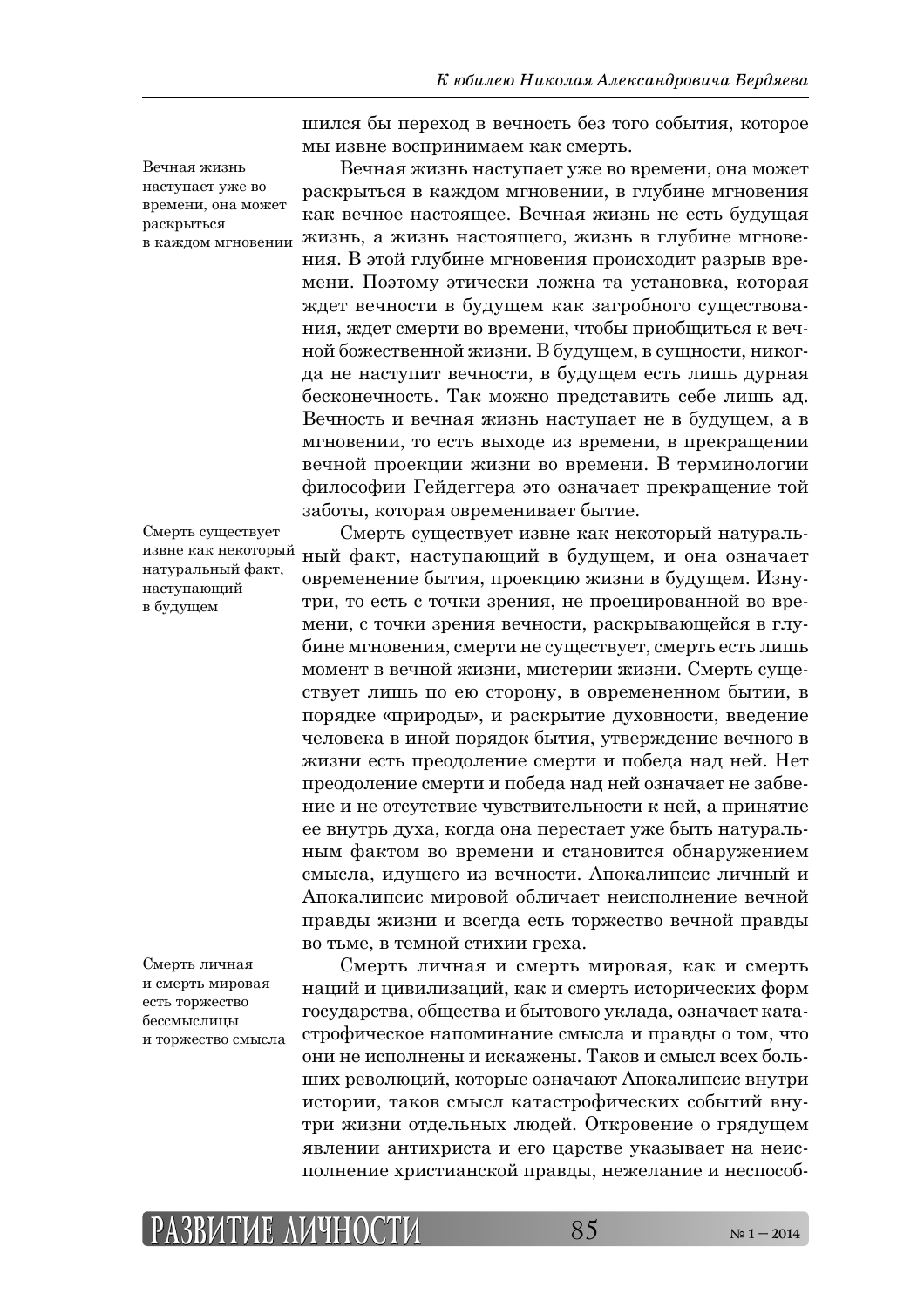ность реализовать ее в жизни. Таков закон духовной жизни. Если свобода не реализует Царства Христова, то необходимость реализует царство антихриста. Смерть наступает для жизни, которая не реализует себя по божественному смыслу и божественной правде. Торжество бессмыслицы означает явление смысла во тьме, в греховной стихии. Поэтому смерть, смерть человека и мира, есть не только торжество бессмыслицы, результат греха и возобладания темных сил, но и торжество смысла, напоминание о божественной правде, недопущение неправды быть вечной. Гипотетически Н. Федоров прав, что человек и мир перешли бы в вечную жизнь без катастрофы конца и страшного суда, если бы человечество объединилось братски для общего дела осуществления христианской правды и для воскрешения всех умерших\*. Но человечество и мир уже далеко зашли на путях зла и неправды, и суд над ними уже совершается. Иррациональная, меоническая свобода препятствует осуществлению «проекта» Н. Федорова, он оптимистически недооценивал сил зла. Императивом же этики остается утверждение вечности, вечной жизни для каждого существа и для всего творения. Поступай так, чтобы для тебя раскрылась вечная жизнь и чтобы от тебя излучалась энергия вечной жизни на все творение.

Этика должна стать эсхатологической. Для этики персоналистической вопрос о смерти и бессмертии является основным, и он присутствует в каждом явлении жизни, в каждом акте жизни. Нечувствительность к смерти, забвение о смерти, свойственные этике XIX и XX веков, означают нечувствительность к личности и ее вечной судьбе. Эта нечувствительность распространяется и на судьбу мира. В сущности, этика, в центре которой не стоит вопрос о смерти, не имеет никакой цены, она лишена серьезности и глубины. Такая этика хотя и оперирует с суждениями и оценками, но забывает об окончательном суждении и оценке, то есть о страшном суде. Этика должна строиться не в перспективе блага и счастья этой бесконечной жизни, а в перспективе неизбежной смерти и победы над смертью, в перспективе воскресения и вечной жизни. Нечувствительность

к смерти означает нечувствительность к личности и ее вечной судьбе

Творческая этика призывает к творчеству вечных ценностей, способствующих

Творческая этика призывает не к творчеству временных, преходящих, тленных благ и ценностей, способствующих забвению о смерти, конце и суде, а к творчеству лобеде над вечностью вечных, непреходящих, бессмертных благ и ценностей, способствующих победе над вечностью и подготовляю-

<sup>\*</sup> См.: «Философия общего дела» Н. Федорова.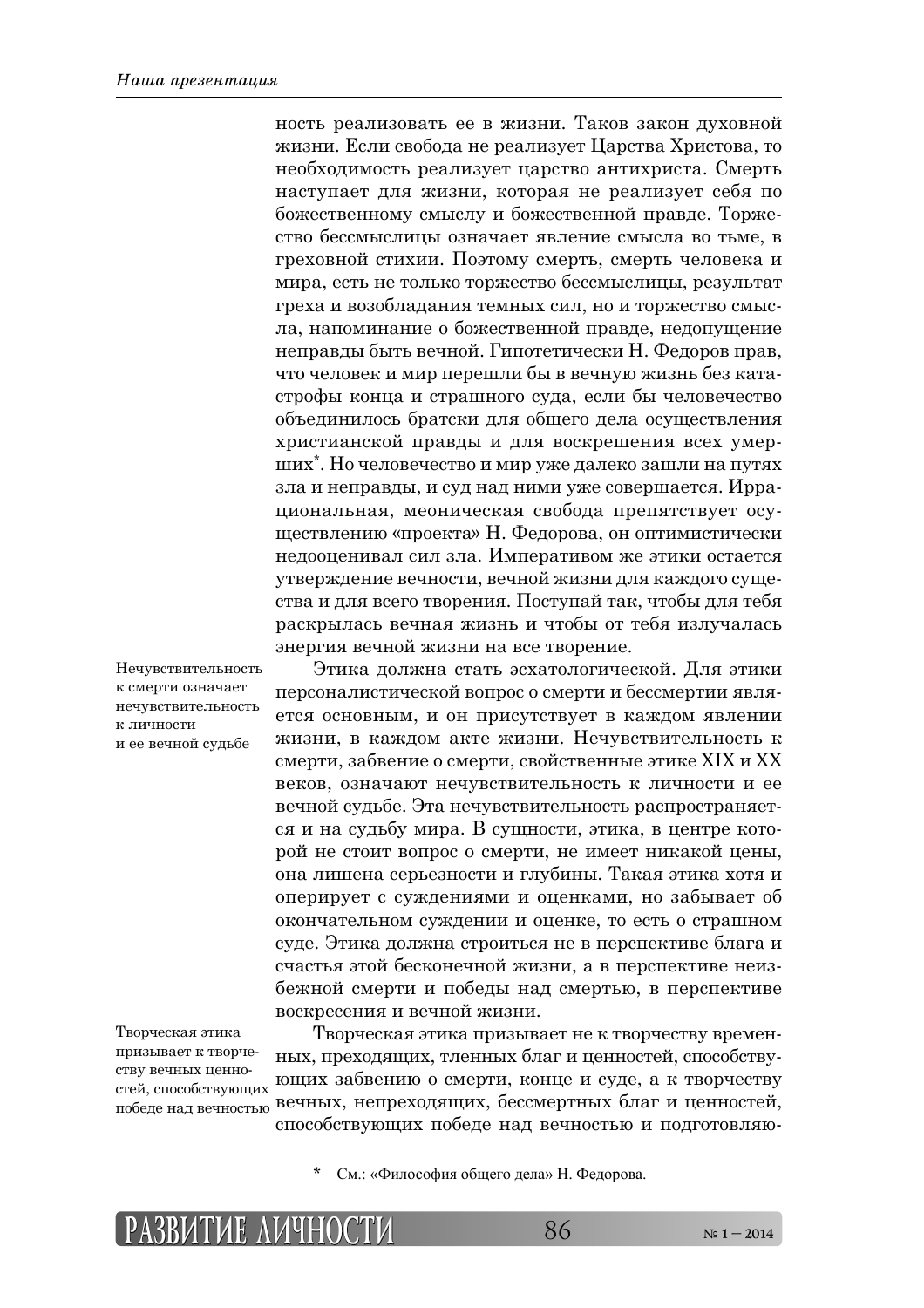щих человека к концу. Эсхатологическая этика совсем не означает пассивного отказа от творчества и активности. Пассивные апокалиптические настроения принадлежат прошлому, они означают упадочность и бегство от жизни. Наоборот, эсхатологическая этика, основанная на апокалиптическом опыте, требует небывалого напряжения человеческой активности и творчества. Нельзя пассивно, в тоске, ужасе и страхе ждать наступления конца и смерти человеческой личности и мира.

Человек призван активно бороться со смертоносными силами зла

Смерть нужно своболно и просветленно принять

Активный дух может не только не бояться смерти, но может желать ее

Человек призван активно бороться со смертоносными силами зла и творчески уготовлять наступление Царства Божьего. Второе пришествие Христа предполагает напряженную творческую активность человека, приготовление человека и мира к концу, и самый конец этот зависит от творческой активности человека и определяется положительными результатами мирового процесса. Царства Христова нельзя пассивно ждать, как нельзя пассивно ждать царства антихриста, нужно активно и творчески бороться против царства антихриста и уготовлять Царство Божье, которое берется силой. Пассивное понимание апокалиптических пророчеств есть детерминизм, фатализм и отрицание свободы. Но пророчества никогда не означают детерминизма, и они всегда обращены к свободе духа. Пассивный детерминизм в отношении к апокалиптическим пророчествам есть их натурализация и рационализация, отрицание таинственного совмещения Божьего Промысла и человеческой свободы. Так же ложно пассивное отношение к собственной смерти, к смерти личности как к фатальному, детерминированному натуральному факту.

Смерть нужно свободно и просветленно принять, не бунтовать против ее бессмысленности, но свободное и просветленное принятие смерти есть творческая активность духа. Есть ложная активность, которая бунтует против смерти и не приемлет ее. Она порождает невыносимые страдания. Но есть истинная активность, которая есть победа вечности над смертью. В сущности, активный дух не страшится смерти. Смерти страшится лишь пассивный дух.

Активный дух переживает страх и ужас безмерно больший, чем страх и ужас смерти. Активный дух, не отдающийся пассивно смерти, страшится не столько смерти, сколько ада и вечных мук. Активный дух переживает свою вечность, смерть для него существует лишь как внешний факт, внутренне для него смерти не существует. Но он испытывает ужас перед вечной судьбой, перед вечным судом. И тут мы встречаемся с психологи-